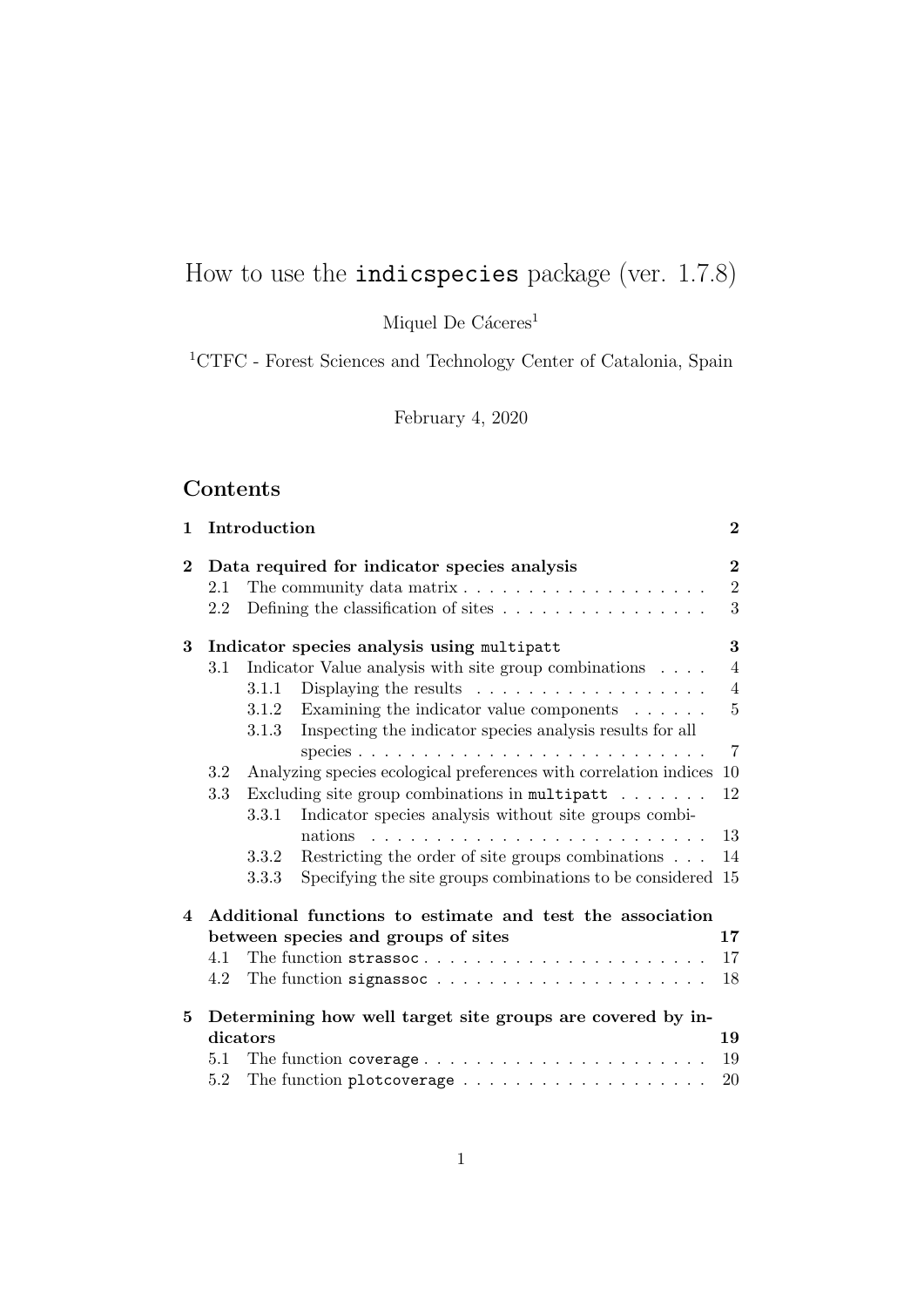| 6 Species combinations as indicators of site groups |                                                                            |  |  |  |  |  |  |
|-----------------------------------------------------|----------------------------------------------------------------------------|--|--|--|--|--|--|
|                                                     | 6.1 Generating species combinations 21                                     |  |  |  |  |  |  |
|                                                     | 6.2 The function indicators $\ldots \ldots \ldots \ldots \ldots \ldots 24$ |  |  |  |  |  |  |
|                                                     | 6.3 Determining the coverage for objects of class indicators 26            |  |  |  |  |  |  |
|                                                     |                                                                            |  |  |  |  |  |  |
|                                                     | 6.5 The function predict.indicators  28                                    |  |  |  |  |  |  |

# 1 Introduction

Determining the occurrence or abundance of a small set of indicator species, as an alternative to sampling the entire community, has been particularly useful in longterm environmental monitoring for conservation or ecological management. Species are chosen as indicators if they (i) reflect the biotic or abiotic state of the environment; (ii) provide evidence for the impacts of environmental change; or (iii) predict the diversity of other species, taxa or communities within an area.

In this tutorial we will show how to use the functions included in package indicspecies to conduct indicator species analysis. This package was originally created as a supplementary material to De Cáceres and Legendre [2009], but has been developing since then and now indicspecies updates are distributed from CRAN at GitHub.

Before doing anything else, we need to load the functions of the package:

> library(indicspecies)

# 2 Data required for indicator species analysis

Indicator species are often determined using an analysis of the relationship between the species occurrence or abundance values from a set of sampled sites and the classification of the same sites into site groups, which may represent habitat types, community types, disturbance states, etc. Thus, there are two data elements in an indicator species analysis: (1) the community data matrix; and (2) the vector that describes the classification of sites into groups.

## 2.1 The community data matrix

This is a matrix (or a data frame) with sites in rows and species in columns. Normally, we will use functions like read.table to read our data set from a file. In this example we load our example dataset into the workspace using:

> data(wetland)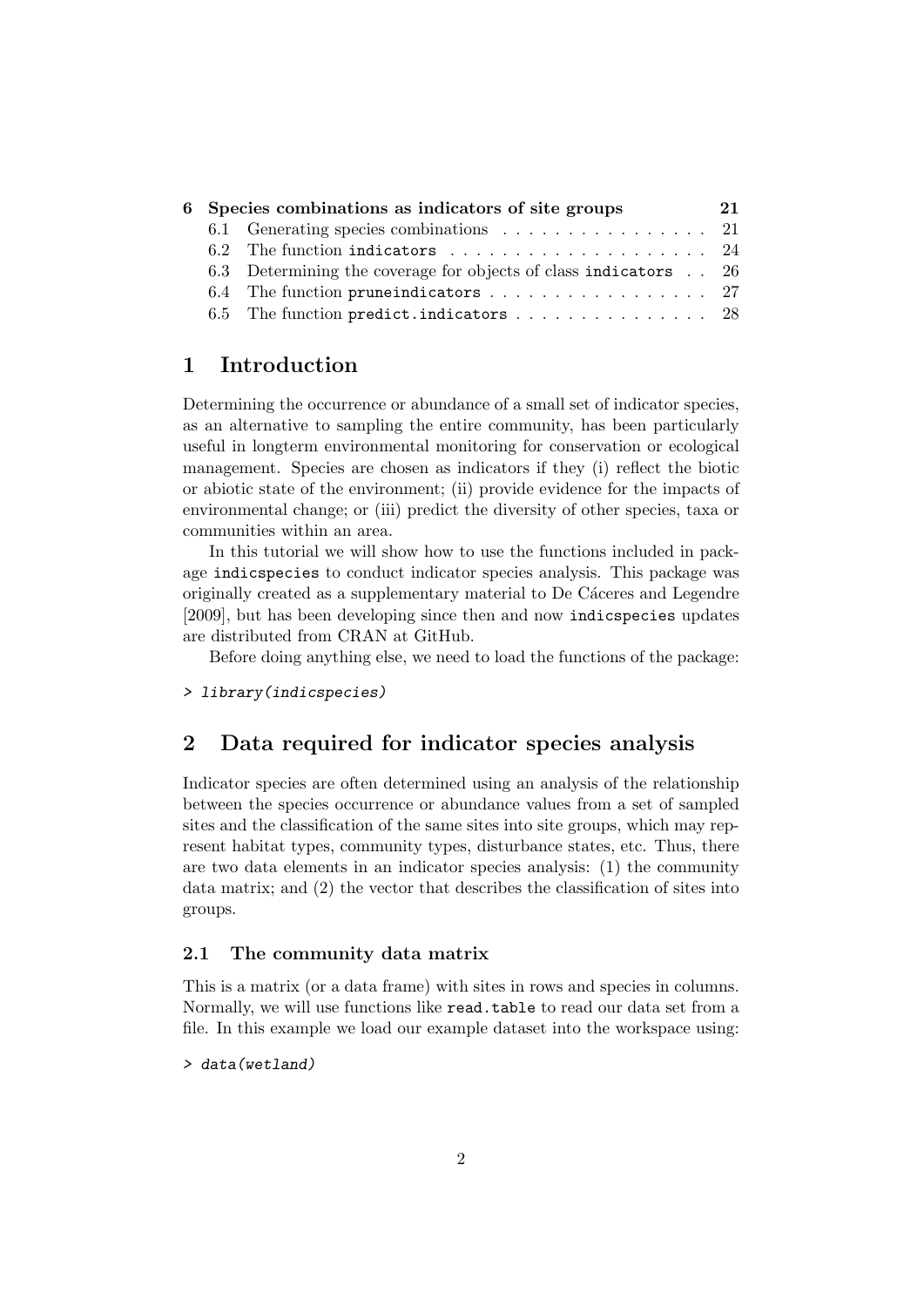The wetland data set describes the vegetation of the Adelaide river alluvial plain (Australia), as sampled by Bowman and Wilson [1987]. It contains the abundance values of 33 species (columns) in 41 sites (rows).

# 2.2 Defining the classification of sites

In order to run an indicator species analysis we need a vector containing the classification of the sites into groups. The intepretation of these site groups is left to the user. A vector of site groups can be created, for example, using the R functions c() and rep():

```
> groups = c(rep(1, 17), rep(2, 14), rep(3,10))> groups
 [1] 1 1 1 1 1 1 1 1 1 1 1 1 1 1 1 1 1 2 2 2 2 2 2 2 2 2 2 2 2 2 2
[32] 3 3 3 3 3 3 3 3 3 3
```
Alternatively, one can obtain a classification using non-hierarchical cluster analysis:

```
> wetkm = kmeans(wetland, centers=3)
> groupskm = wetkm$cluster
> groupskm
5 8 13 4 17 3 9 21 16 14 2 15 1 7 10 40 23 25 22 20 6 18
 3 3 3 3 3 2 2 3 2 2 3 2 3 2 2 1 1 1 3 1 1 1
12 39 19 11 30 34 28 31 26 29 33 24 36 37 41 27 32 35 38
 1 1 1 1 1 1 1 1 1 1 1 1 1 1 1 1 1 3 3
```
If the site classification vector is obtained independently of species data, the significance of statistical tests carried out on the indicator species will be meaningful. For example, one could classify the sites using environmental data before indicator species analysis. An example is found in Borcard et al. [2011].

# 3 Indicator species analysis using multipatt

Function multipatt is the most commonly used function of indicspecies. It allows determining lists of species that are associated to particular groups of sites (or combinations of those). Once we have the two data components mentioned in the previous section, we are ready to run an indicator species analysis using multipatt.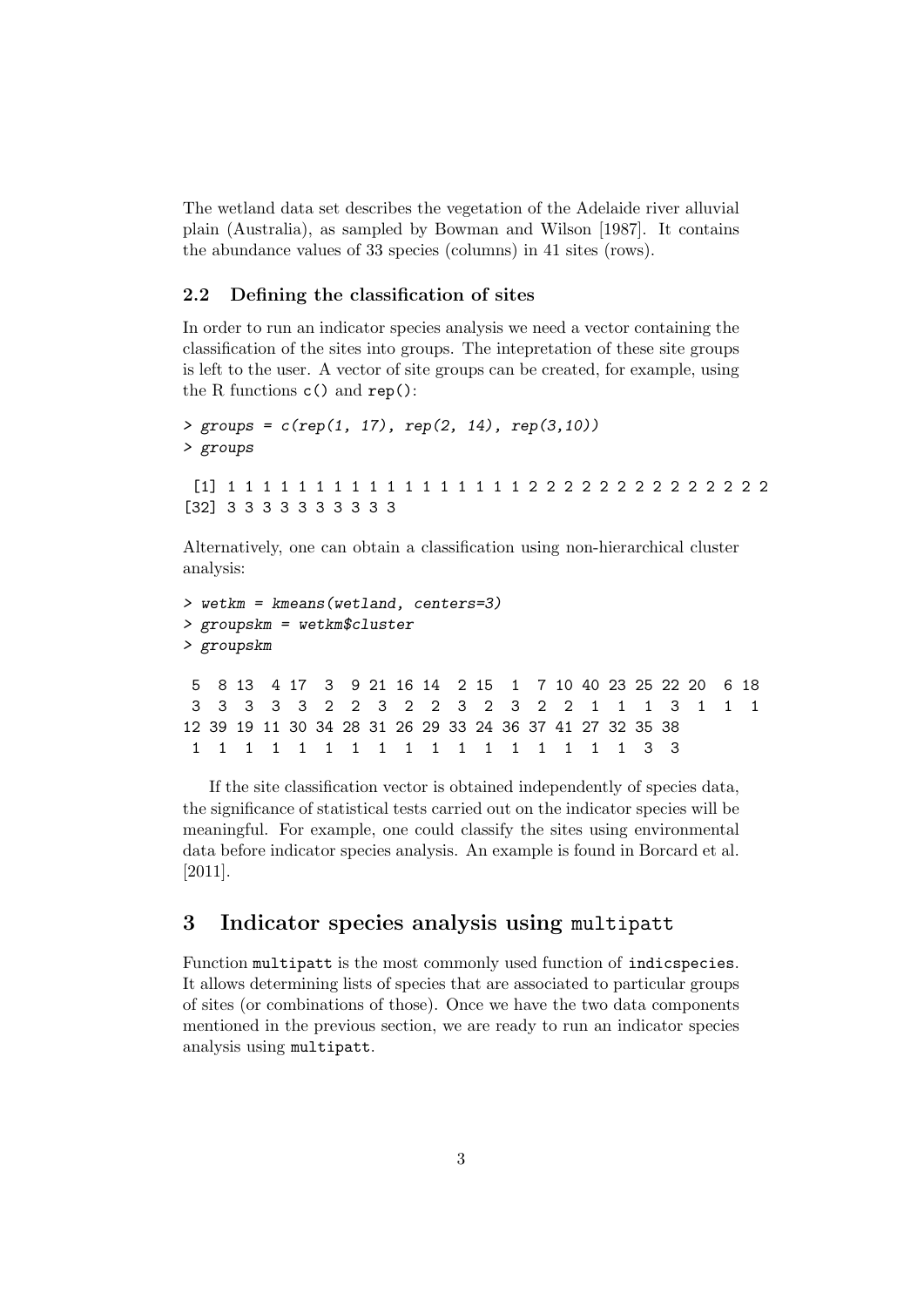#### 3.1 Indicator Value analysis with site group combinations

When the aim is to determine which species can be used as indicators of certain site group an approach commonly used in ecology is the Indicator Value [Dufrêne and Legendre, 1997]. These authors defined an Indicator Value (IndVal) index to measure the association between a species and a site group. The method of Dufrêne and Legendre [1997] calculates the IndVal index between the species and each site group and then looks for the group corresponding to the highest association value. Finally, the statistical significance of this relationship is tested using a permutation test. IndVal is the default index used to measure the association between a species and a group of sites in multipatt. However, by default multipatt uses an extension of the original Indicator Value method, because the function looks for indicator species of both individual site groups and combinations of site groups, as explained in De Cáceres et al. [2010].

Indicator species analysis (with site group combinations) can be run using:

```
> indval = multipatt(wetland, groups,
+ control = how(nperm=999))
```
As mentioned before, by default multipatt uses the IndVal index (func = "IndVal.g") as test statistic. Actually, the square root of IndVal is returned by the multipatt function. The option control = how(nperm=999) allows choosing the number of random permutations required for the permutational test (this number affects the precision of the p-value). Function how from the permute package allows defining more complex permutational designs.

# 3.1.1 Displaying the results

When the indicator species analysis is completed, we can obtain the list of indicator species for each site group (or site group combination) using:

```
> summary(indval)
```

```
Multilevel pattern analysis
  ---------------------------
Association function: IndVal.g
Significance level (alpha): 0.05
Total number of species: 33
Selected number of species: 10
Number of species associated to 1 group: 6
Number of species associated to 2 groups: 4
```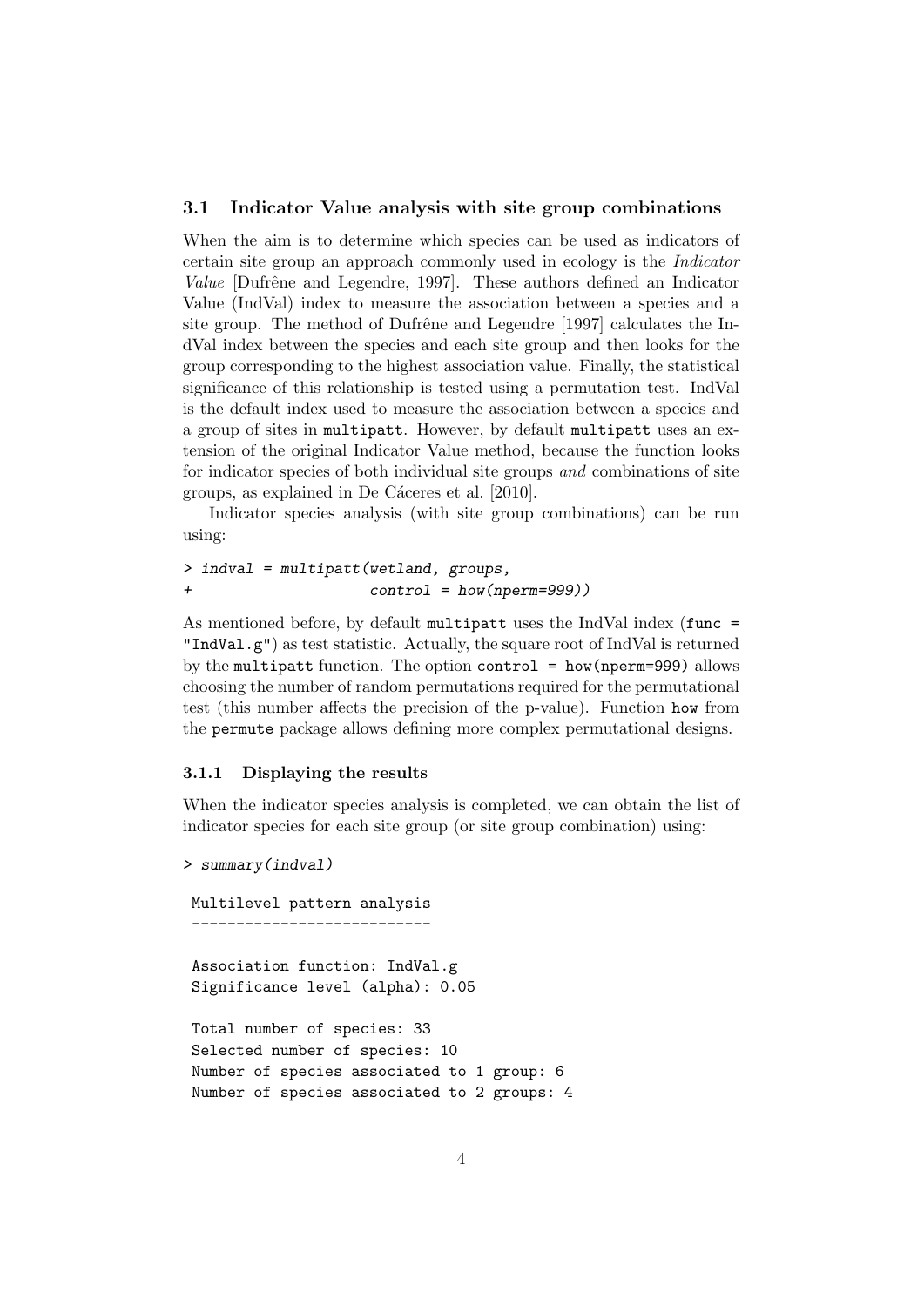```
List of species associated to each combination:
 Group 1 #sps. 3
       stat p.value
Ludads 0.907 0.001 ***
Orysp. 0.823 0.005 **
Psespi 0.602 0.017 *
Group 3 #sps. 3
       stat p.value
Pancam 0.910 0.001 ***
Eupvac 0.724 0.005 **
Cynarc 0.602 0.013 *
Group 1+2 #sps. 1
       stat p.value
Elesp. 0.741 0.01 **
 Group 2+3 #sps. 3
       stat p.value
Melcor 0.876 0.001 ***
Phynod 0.715 0.012 *
Echell 0.651 0.008 **
---Signif. codes: 0 '***' 0.001 '**' 0.01 '*' 0.05 '.' 0.1 ' ' 1
```
In our wetland community data, 'Ludads' is strongly and significantly associated with Group 1, whereas 'Pancam' would be a good indicator of Group 3. In addition, there are some species whose patterns of abundance are more associated with a combination of groups. For example, 'Melcor' is strongly associated with the combination of Groups 2 and 3.

It is important to stress that the indicator species analysis is conducted for each species independently, although the results are often summarized for all species. User should bear in mind possible problems of multiple testing when making community-level statements such as 'the number of indicator species is  $X'$  [De Cáceres and Legendre, 2009][Legendre and Legendre, 2012].

#### 3.1.2 Examining the indicator value components

If the association index used in multipatt is func = "IndVal" or func  $=$  "IndVal.g", one can also inspect the indicator value components when displaying the results. Indeed, the indicator value index is the product of two components, called 'A' and 'B' [Dufrêne and Legendre, 1997][De Cáceres and Legendre, 2009]. (1) Component 'A' is sample estimate of the probability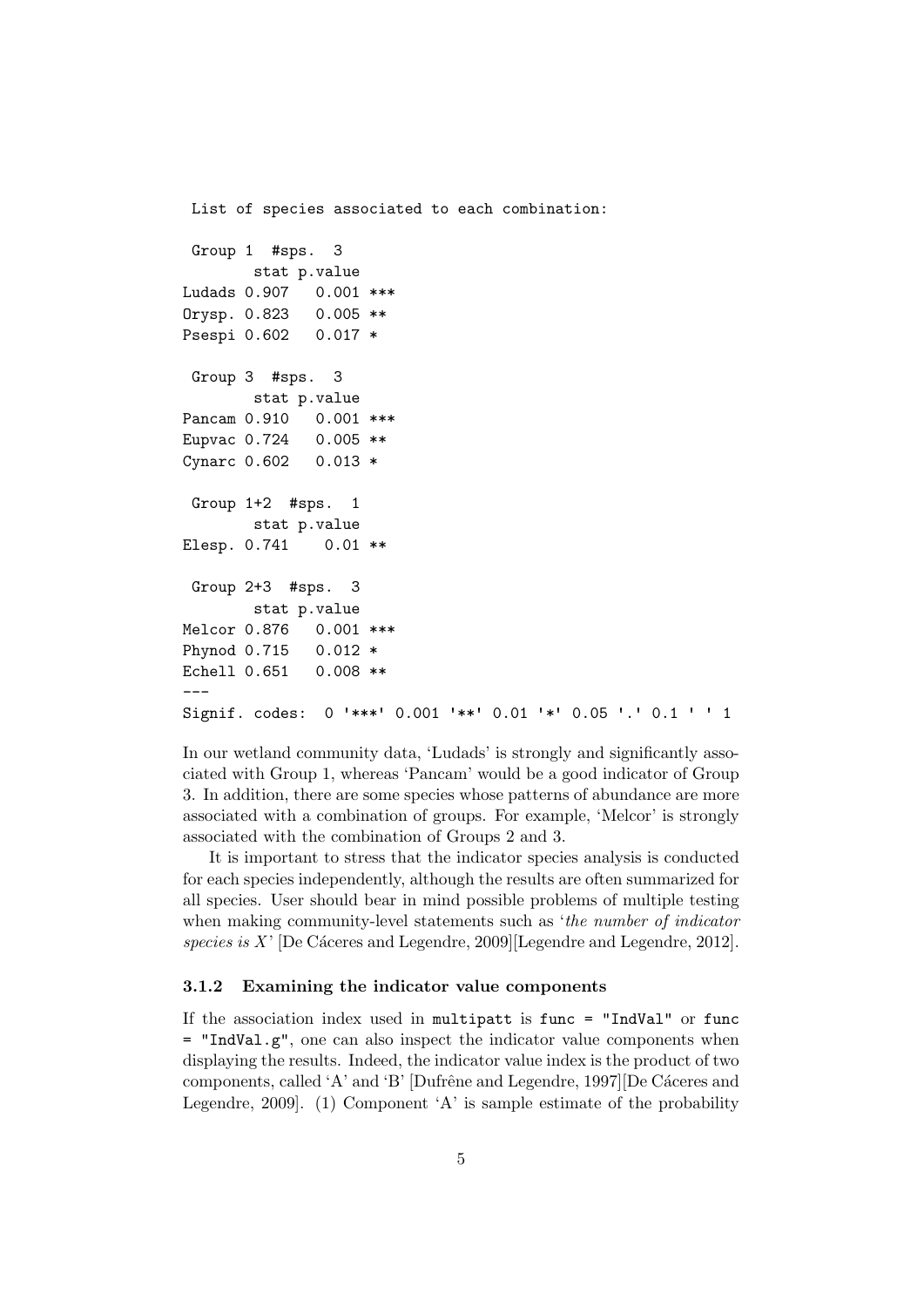that the surveyed site belongs to the target site group given the fact that the species has been found. This conditional probability is called the *specificity* or positive predictive value of the species as indicator of the site group. (2) Component 'B' is sample estimate of the probability of finding the species in sites belonging to the site group. This second conditional probability is called the fidelity or sensitivity of the species as indicator of the target site group. To display the indicator value components 'A' and 'B' one simply uses:

```
> summary(indval, indvalcomp=TRUE)
Multilevel pattern analysis
 Association function: IndVal.g
 Significance level (alpha): 0.05
 Total number of species: 33
 Selected number of species: 10
 Number of species associated to 1 group: 6
 Number of species associated to 2 groups: 4
List of species associated to each combination:
 Group 1 #sps. 3
           A B stat p.value
Ludads 1.0000 0.8235 0.907  0.001 ***
Orysp. 0.6772 1.0000 0.823 0.005 **
Psespi 0.8811 0.4118 0.602 0.017 *
Group 3 #sps. 3
           A B stat p.value
Pancam 0.8278 1.0000 0.910 0.001 ***
Eupvac 0.6546 0.8000 0.724 0.005 **
Cynarc 0.7241 0.5000 0.602 0.013 *
Group 1+2 #sps. 1
           A B stat p.value
Elesp. 1.0000 0.5484 0.741  0.01 **
Group 2+3 #sps. 3
           A B stat p.value
Melcor 0.8764 0.8750 0.876 0.001 ***
Phynod 0.8752 0.5833 0.715 0.012 *
Echell 0.9246 0.4583 0.651 0.008 **
```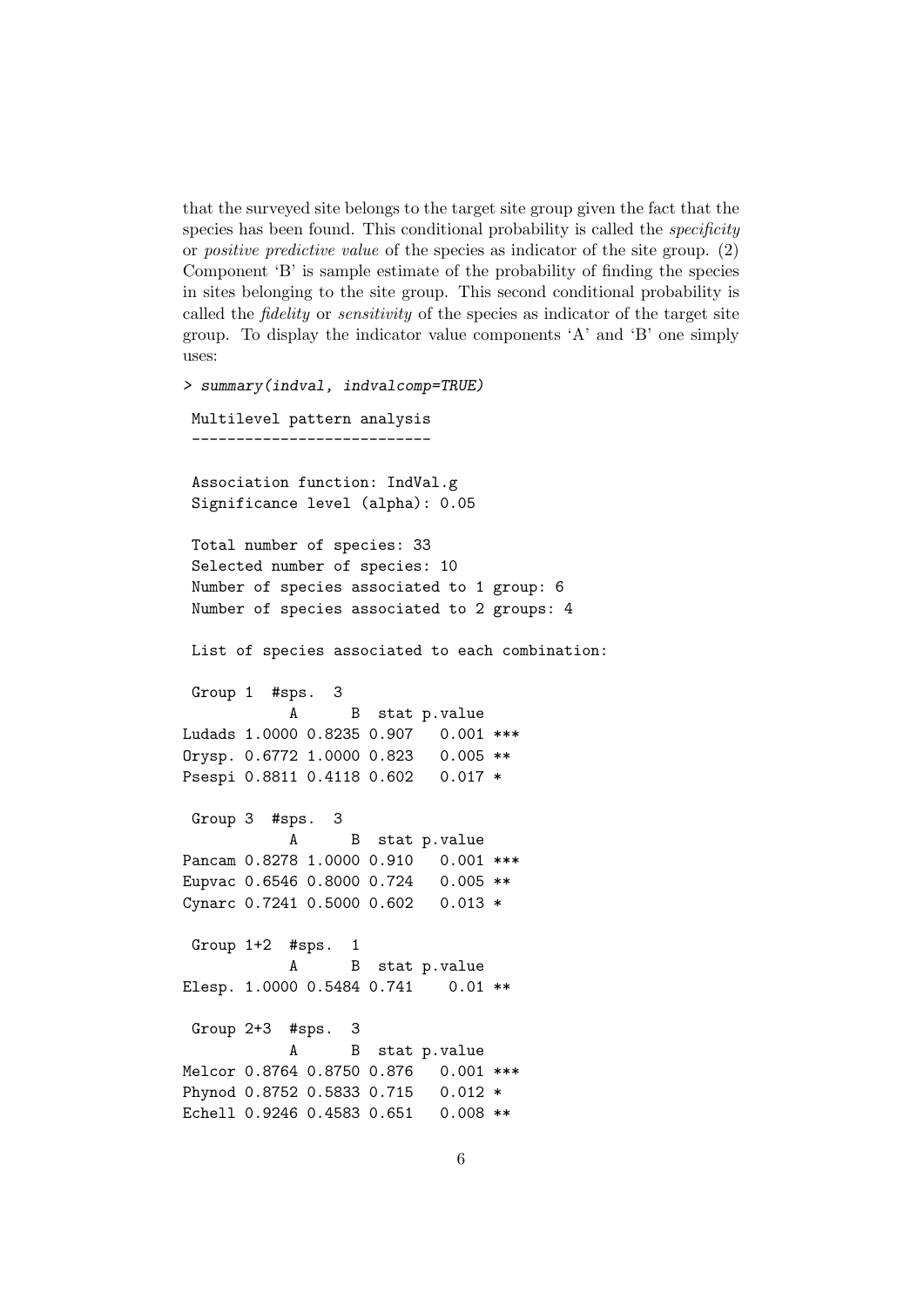Signif. codes: 0 '\*\*\*' 0.001 '\*\*' 0.01 '\*' 0.05 '.' 0.1 ' ' <sup>1</sup>

---

This gives us additional information about why species can be used as indicators. For example, 'Ludads' is a good indicator of Group 1 because it occurs in sites belonging to this group only (i.e.,  $A = 1.0000$ ), although not all sites belonging to Group 1 include the species (i.e.,  $B = 0.8235$ ). In contrast, 'Pancam' can be used to indicate Group 3 because it appears in all sites belonging to this group (i.e.,  $B = 1.0000$ ) and it is largely (but not completely) restricted to it (i.e.,  $A = 0.8278$ ).

#### 3.1.3 Inspecting the indicator species analysis results for all species

In our previous calls to summary only the species that were significantly associated with site groups (or site group combinations) were shown. One can display the result of the indicator species analysis for all species, regardless of whether the permutational test was significant or not. This is done by changing the significance level in the summary:

```
> summary(indval, alpha=1)
Multilevel pattern analysis
 ---------------------------
 Association function: IndVal.g
 Significance level (alpha): 1
 Total number of species: 33
 Selected number of species: 29
 Number of species associated to 1 group: 21
 Number of species associated to 2 groups: 8
List of species associated to each combination:
Group 1 #sps. 5
       stat p.value
Ludads 0.907 0.001 ***
Orysp. 0.823 0.005 **
Psespi 0.602 0.017 *
Polatt 0.420 0.148
Casobt 0.243 1.000
Group 2 #sps. 6
       stat p.value
Aesind 0.445 0.239
```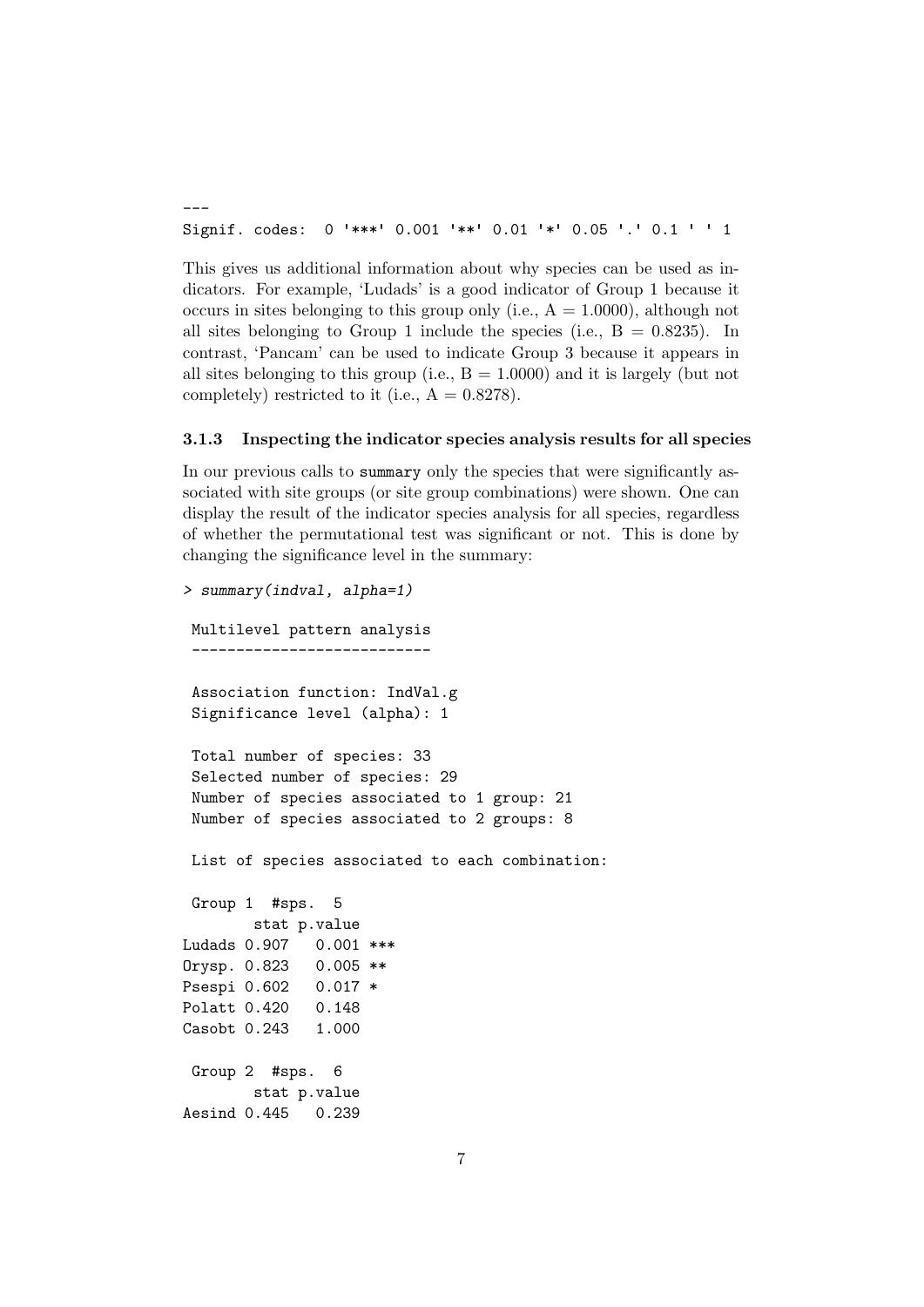```
Alyvag 0.335 0.424
Abefic 0.267 0.590
Poa2 0.267 0.602
Poa1 0.267 0.559
Helcri 0.267 0.559
Group 3 #sps. 10
       stat p.value
Pancam 0.910  0.001 ***
Eupvac 0.724 0.005 **
Cynarc 0.602 0.013 *
Abemos 0.447 0.055 .
Merhed 0.402 0.210
Ludoct 0.316 0.227
Passcr 0.316 0.243
Dendio 0.316 0.262
Physp. 0.316 0.268
Goopur 0.316 0.268
Group 1+2 #sps. 2
       stat p.value
Elesp. 0.741 0.010 **
Carhal 0.402 0.425
Group 2+3 #sps. 6
       stat p.value
Melcor 0.876 0.001 ***
Phynod 0.715 0.012 *
Echell 0.651 0.008 **
Echpas 0.584 0.264
Cyprot 0.500 0.089 .
Ipocop 0.354 0.341
---
Signif. codes: 0 '***' 0.001 '**' 0.01 '*' 0.05 '.' 0.1 ' ' 1
```
Parameter alpha is by default set to alpha = 0.05, and hides all species association that are not significant at this level. By setting alpha = 1 we say we want to display the group to which each species is associated, regardless of whether the association significant or not. However, note that in our example we obtain the results of  $29$   $(21+8)$  species. As there are 33 species in the data set, there are still four species missing in this summary. This happens because those species have their highest IndVal value for the set of all sites. In other words, those species occur in sites belonging to all groups. The association with the set of all sites cannot be statistically tested, because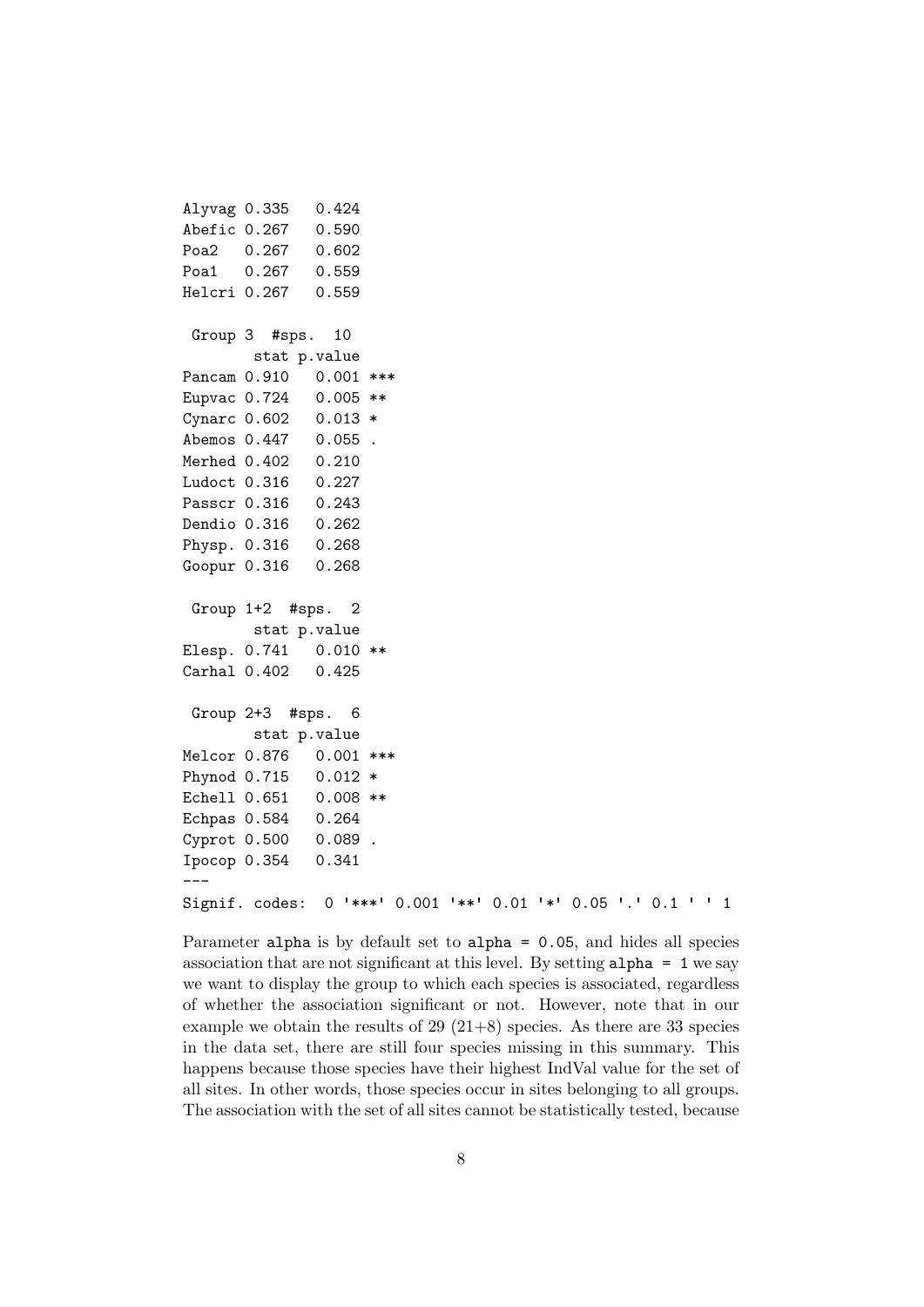there is no external group for comparison. In order to know which species are those, one has to inspect the object sign returned by multipatt:

# > indval\$sign

|               | s.1          | s.2            | s.3            | index          | stat      | p.value |
|---------------|--------------|----------------|----------------|----------------|-----------|---------|
| Abefic        | 0            | $\mathbf{1}$   | 0              | 2              | 0.2672612 | 0.590   |
| Merhed        | 0            | 0              | 1              | 3              | 0.4019185 | 0.210   |
| Alyvag        | 0            | 1              | 0              | $\overline{2}$ | 0.3347953 | 0.424   |
| Pancam        | 0            | 0              | 1              | 3              | 0.9098495 | 0.001   |
| Abemos        | 0            | 0              | 1              | 3              | 0.4472136 | 0.055   |
| Melcor        | 0            | 1              | $\mathbf{1}$   | 6              | 0.8757059 | 0.001   |
| Ludoct        | 0            | $\mathbf 0$    | $\overline{1}$ | 3              | 0.3162278 | 0.227   |
| Eupvac        | 0            | $\overline{O}$ | 1              | 3              | 0.7236825 | 0.005   |
| Echpas        | 0            | $\mathbf{1}$   | 1              | 6              | 0.5842649 | 0.264   |
| Passcr        | 0            | 0              | 1              | 3              | 0.3162278 | 0.243   |
| Poa2          | 0            | 1              | 0              | 2              | 0.2672612 | 0.602   |
| Carhal        | 1            | $\overline{1}$ | 0              | 4              | 0.4016097 | 0.425   |
| Dendio        | 0            | 0              | 1              | 3              | 0.3162278 | 0.262   |
| Casobt        | 1            | 0              | 0              | 1              | 0.2425356 | 1.000   |
| Aesind        | 0            | 1              | 0              | $\overline{2}$ | 0.4447093 | 0.239   |
| Cyprot        | 0            | $\overline{1}$ | 1              | 6              | 0.5000000 | 0.089   |
| Ipocop        | 0            | $\overline{1}$ | $\overline{1}$ | 6              | 0.3535534 | 0.341   |
| Cynarc        | 0            | 0              | $\mathbf{1}$   | 3              | 0.6017217 | 0.013   |
| Walind        | $\mathbf{1}$ | $\mathbf{1}$   | 1              | 7              | 0.4938648 | NA      |
| Sessp.        | 1            | $\mathbf{1}$   | $\mathbf{1}$   | 7              | 0.6984303 | NA      |
| Phynod        | 0            | 1              | $\overline{1}$ | 6              | 0.7145356 | 0.012   |
| <b>Echell</b> | 0            | 1              | 1              | 6              | 0.6509834 | 0.008   |
| Helind        | 1            | $\mathbf{1}$   | $\mathbf{1}$   | 7              | 0.6984303 | NA      |
| Ipoaqu        | 1            | $\mathbf{1}$   | 1              | 7              | 0.4938648 | ΝA      |
| Orysp.        | 1            | 0              | 0              | $\mathbf{1}$   | 0.8229074 | 0.005   |
| Elesp.        | 1            | 1              | 0              | 4              | 0.7405316 | 0.010   |
| Psespi        | 1            | $\mathbf 0$    | 0              | 1              | 0.6023402 | 0.017   |
| Ludads        | $\mathbf{1}$ | 0              | 0              | 1              | 0.9074852 | 0.001   |
| Polatt        | 1            | 0              | 0              | 1              | 0.4200840 | 0.148   |
| Poa1          | 0            | 1              | 0              | 2              | 0.2672612 | 0.559   |
| Helcri        | 0            | 1              | 0              | 2              | 0.2672612 | 0.559   |
| Physp.        | 0            | 0              | 1              | 3              | 0.3162278 | 0.268   |
| Goopur        | 0            | 0              | $\overline{1}$ | 3              | 0.3162278 | 0.268   |

After accessing the object indval\$sign, we know that the four species whose highest IndVal corresponded to the set of all sites were 'Valind', 'Sessp.', 'Helind' and 'Ipoaqu', as indicated by the NAs in the p.value column of the data frame. The first columns of sign indicate (with ones and zeroes) which site groups were included in the combination preferred by the species.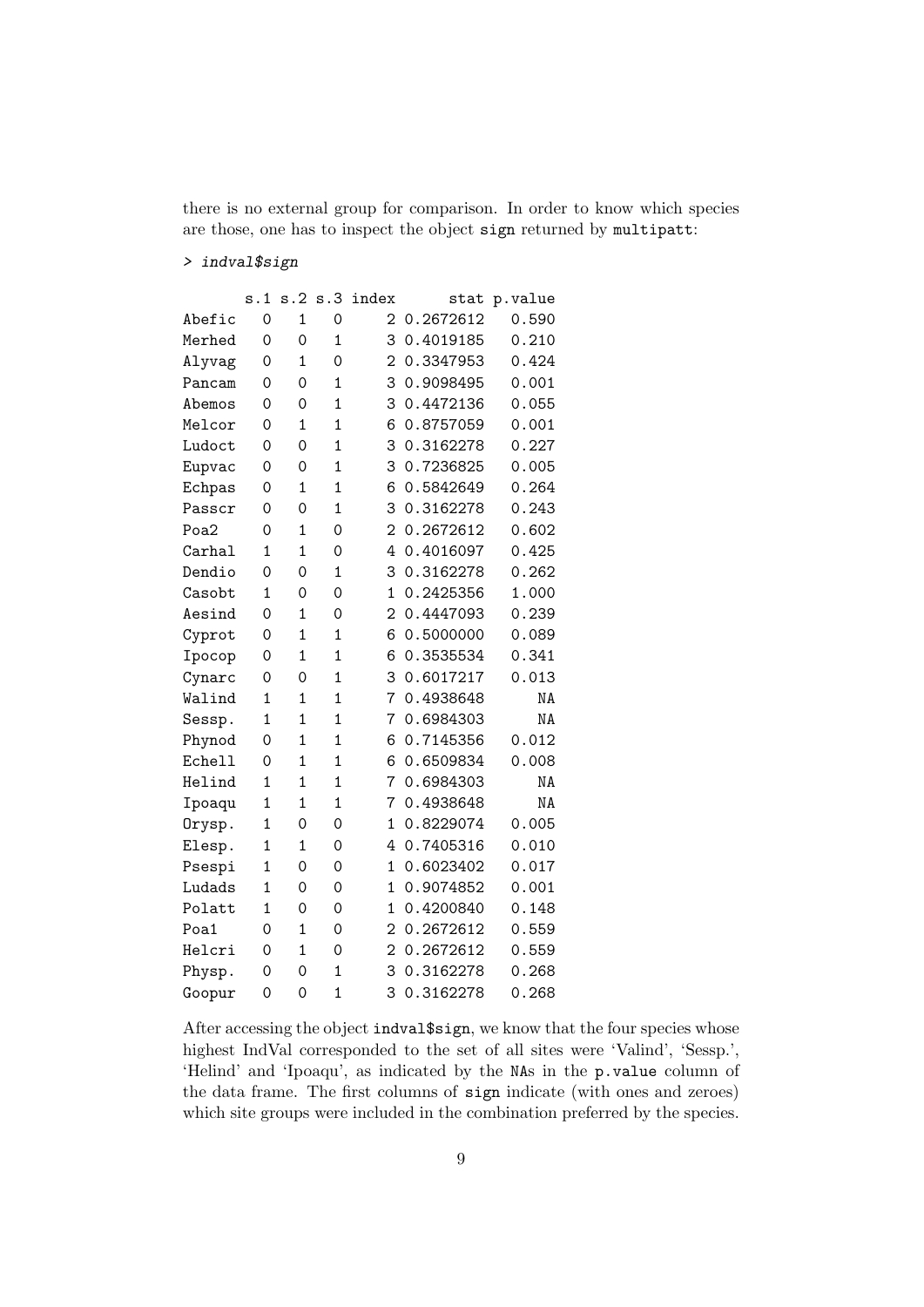Then, the column index indicates the index of the site group combination (see subsection Excluding site group combinations in multipatt below). The remaining two columns are the association statistic and the p-value of the permutational test.

# 3.2 Analyzing species ecological preferences with correlation indices

Several other indices can be used to analyze the association between a species and a group of sites [De Cáceres and Legendre, 2009]. Diagnostic (or indicator) species are an important tool in vegetation science, because these species can be used to characterize and indicate specific plant community types. A statistic commonly used to determine the association (also known as fidelity, not to be confounded with the indicator value component) between species and vegetation types is Pearson's phi coefficient of association [Chytr´y et al., 2002]. This coefficient is a measure of the correlation between two binary vectors. It is possible to calculate the phi coefficient in multipatt after transforming our community data to presence-absence:

```
> wetlandpa = ifelse(wetland>0,1,0)
> phi = multipatt(wetlandpa, groups, func = "r",
+ control = how(nperm=999))
```
What would be the association index if we had used abundance values instead of presence and absences (i.e. wetland instead of wetlandpa)? The abundance-based counterpart of the phi coefficient is called the point biserial correlation coefficient.

It is a good practice to correct the phi coefficient for the fact that some groups have more sites than others  $[Tich\circ]$  and Chytr $\circ$ , 2006]. To do that, we need to use  $func = "r.g" instead of func = "r":$ 

```
> phi = multipatt(wetlandpa, groups, func = "r.g",control = how(nperm=999))
```
Remember that the default association index of multipatt is func = "IndVal.g", which also includes ".g". In fact, the Indicator Value index defined by Dufrêne and Legendre [1997] already incorporated a correction for unequal group sizes. It is possible to avoid this correction by calling multipatt with func = "IndVal". However, in general we recommend using either func = "IndVal.g" or func = " $r.g$ " for indicator species analysis.

Indicator value and correlation indices usually produce similar results. Indeed, if we display the results of the phi coefficient of association we see that they are qualitatively similar to those of IndVal:

> summary(phi)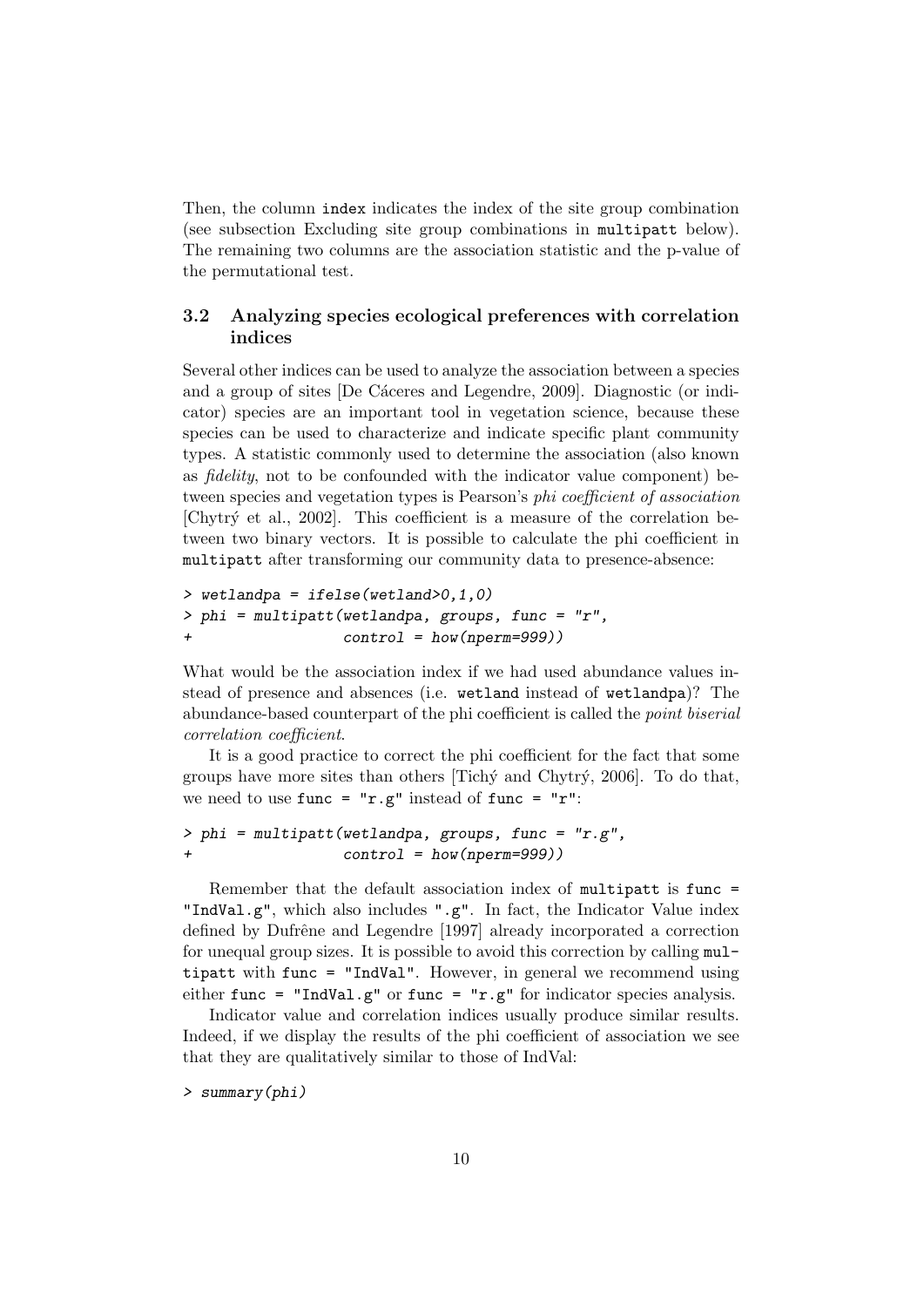```
Multilevel pattern analysis
 ---------------------------
 Association function: r.g
 Significance level (alpha): 0.05
 Total number of species: 33
 Selected number of species: 9
 Number of species associated to 1 group: 7
 Number of species associated to 2 groups: 2
List of species associated to each combination:
Group 1 #sps. 3
       stat p.value
Ludads 0.870 0.001 ***
Orysp. 0.668 0.001 ***
Psespi 0.413 0.016 *
Group 2 #sps. 1
       stat p.value
Phynod 0.436 0.018 *
Group 3 #sps. 3
       stat p.value
Pancam 0.748  0.001 ***
Eupvac 0.537 0.003 **
Cynarc 0.492 0.009 **
Group 1+2 #sps. 1
       stat p.value
Elesp. 0.538 0.005 **
Group 2+3 #sps. 1
       stat p.value
Melcor 0.612 0.001 ***
---
Signif. codes: 0 '***' 0.001 '**' 0.01 '*' 0.05 '.' 0.1 ' ' 1
```
Nevertheless, there are some differences between indicator values and correlation indices [De Cáceres et al., 2008][De Cáceres and Legendre, 2009]. Correlation indices are used for determining the ecological preferences of species among a set of alternative site groups or site group combinations. Indicator value indices are used for assessing the predictive values of species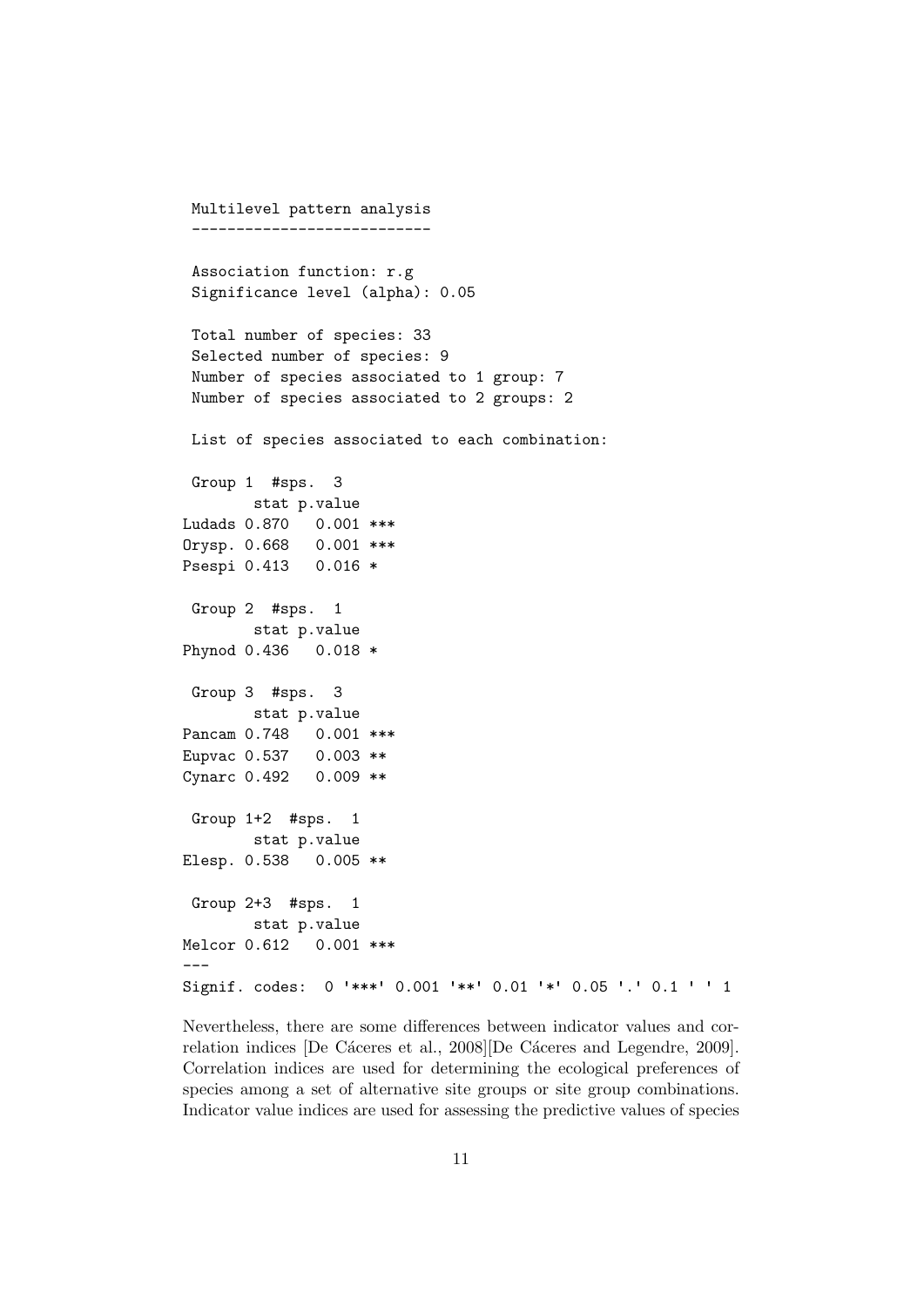as indicators of the conditions prevailing in site groups, e.g. for field determination of community types or ecological monitoring.

An advantage of the phi and point biserial coefficients is that they can take negative values. When this happens, the value of the index is expressing the fact that a species tends to 'avoid' particular environmental conditions. We will find negative association values if we inspect the strength of association in the results of multipatt when these coefficients are used:

```
> round(head(phi$str),3)
```

|  |  | $1 \t 2 \t 3 \t 1+2 \t 1+3 \t 2+3$               |  |
|--|--|--------------------------------------------------|--|
|  |  | Abefic -0.110 0.221 -0.110 0.110 -0.221 0.110    |  |
|  |  | Merhed -0.223 -0.047 0.270 -0.270 0.047 0.223    |  |
|  |  | Alyvag -0.024 0.214 -0.190 0.190 -0.214 0.024    |  |
|  |  | Pancam -0.585 -0.163 0.748 -0.748 0.163 0.585    |  |
|  |  | Abemos -0.189 -0.189 0.378 -0.378 0.189 0.189    |  |
|  |  | Melcor -0.612  0.142  0.470 -0.470 -0.142  0.612 |  |

In contrast, indicator values are always non-negative:

```
> round(head(indval$str),3)
```
1 2 3 1+2 1+3 2+3 1+2+3 Abefic 0.000 0.267 0.000 0.180 0.000 0.204 0.156 Merhed 0.000 0.117 0.402 0.079 0.245 0.354 0.271 Alyvag 0.113 0.335 0.000 0.311 0.089 0.256 0.271 Pancam 0.038 0.230 0.910 0.183 0.589 0.781 0.625 Abemos 0.000 0.000 0.447 0.000 0.272 0.289 0.221 Melcor 0.191 0.509 0.739 0.484 0.610 0.876 0.796

Unlike with indicator value coefficients, the set of all sites can never be considered with the phi or point biserial coefficients, because these coefficients always require a set of sites for comparison, besides the target site group or site group combination of interest.

# 3.3 Excluding site group combinations in multipatt

When conducting indicator species analysis, it may happen that some combinations of site groups are difficult to interpret ecologically. In those cases, we may decide to exclude those combinations from the analysis, so our species may appear associated to other (more interpretable) ecological conditions. There are three ways to restrict the site group combinations to be considered in multipatt.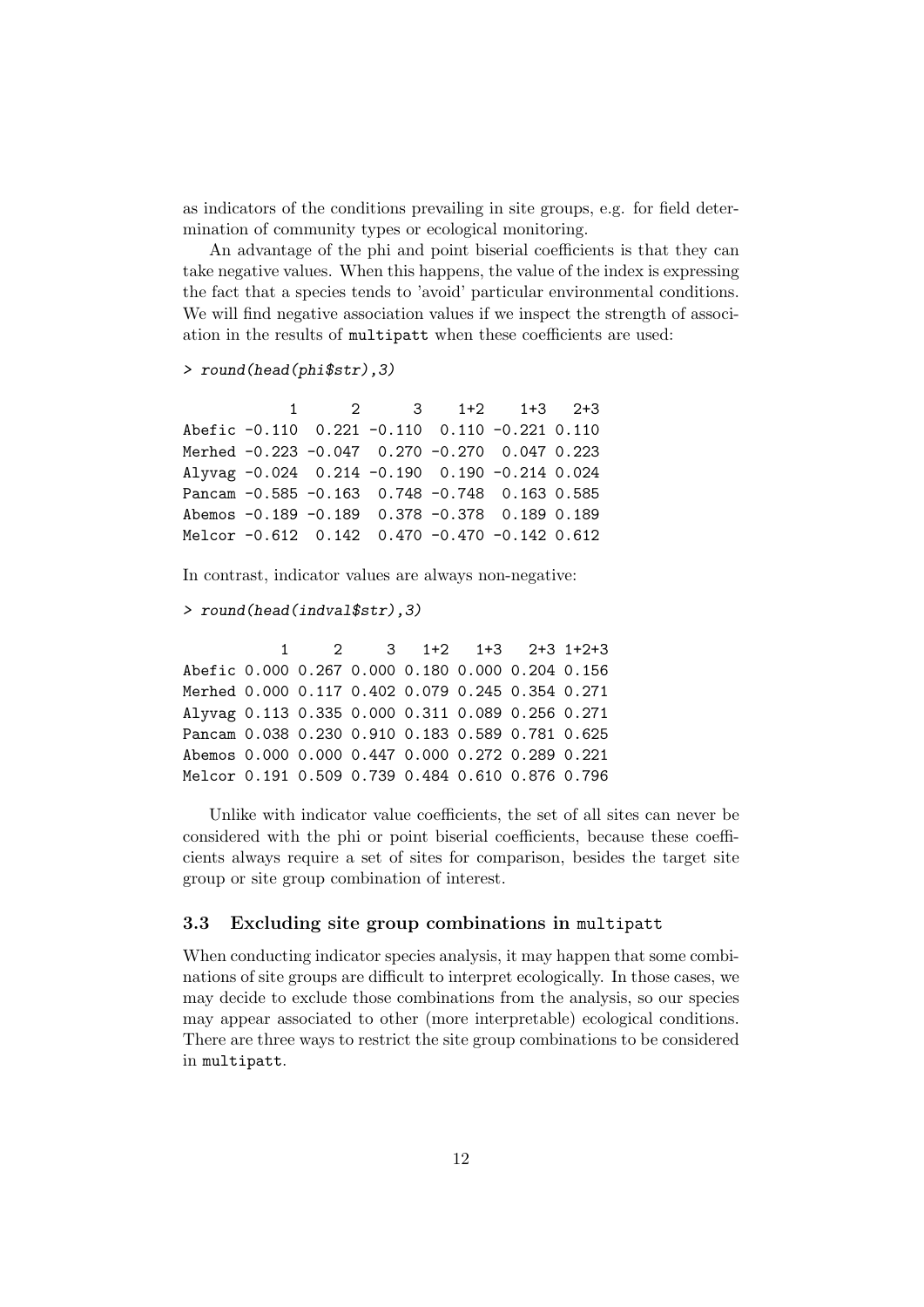#### 3.3.1 Indicator species analysis without site groups combinations

The original Indicator Value method of Dufrêne and Legendre [1997] did not consider combinations of site groups. In other words, the only site group combinations permitted in the original method were singletons. When using multipatt it is possible to avoid considering site group combinations, as in the original method, by using duleg = TRUE:

```
> indvalori = multipatt(wetland, groups, duleg = TRUE,
+ control = how(nperm=999))
> summary(indvalori)
Multilevel pattern analysis
 ---------------------------
 Association function: IndVal.g
 Significance level (alpha): 0.05
 Total number of species: 33
 Selected number of species: 8
 Number of species associated to 1 group: 8
 Number of species associated to 2 groups: 0
List of species associated to each combination:
Group 1 #sps. 3
       stat p.value
Ludads 0.907 0.001 ***
Orysp. 0.823 0.001 ***
Psespi 0.602 0.014 *
Group 2 #sps. 1
       stat p.value
Phynod 0.676 0.005 **
Group 3 #sps. 4
       stat p.value
Pancam 0.910  0.001 ***
Melcor 0.739 0.003 **
Eupvac 0.724 0.001 ***
Cynarc 0.602 0.010 **
---
Signif. codes: 0 '***' 0.001 '**' 0.01 '*' 0.05 '.' 0.1 ' ' 1
```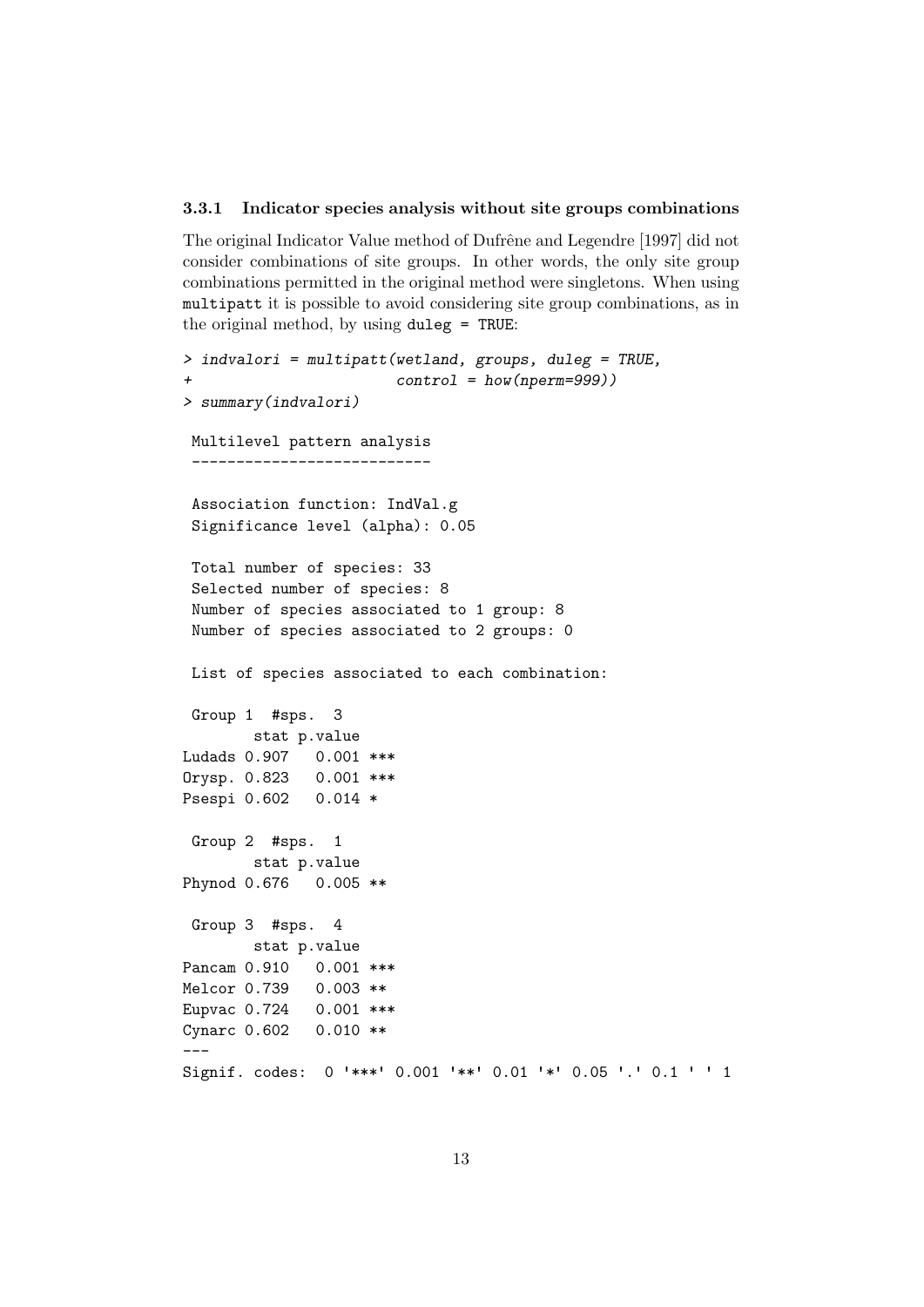#### 3.3.2 Restricting the order of site groups combinations

The second way to exclude site group combinations from a multipatt analysis is to indicate the maximum order of the combination to be considered. Using the option max.order we can restrict site group combinations to be, for example, singletons ( $max.order = 1$ , which is equal to  $du$ leg=TRUE), singletons and pairs (max.order = 2), or singletons, pairs and triplets (max.order = 3). In the follow example, only singletons and pairs are considered:

```
> indvalrest = multipatt(wetland, groups, max.order = 2,
+ control = how(nperm=999))
> summary(indvalrest)
Multilevel pattern analysis
 ---------------------------
 Association function: IndVal.g
 Significance level (alpha): 0.05
 Total number of species: 33
 Selected number of species: 11
 Number of species associated to 1 group: 7
Number of species associated to 2 groups: 4
List of species associated to each combination:
Group 1 #sps. 3
       stat p.value
Ludads 0.907 0.001 ***
Orysp. 0.823 0.004 **
Psespi 0.602 0.011 *
Group 3 #sps. 4
       stat p.value
Pancam 0.910 0.001 ***
Eupvac 0.724 0.002 **
Cynarc 0.602 0.014 *
Abemos 0.447 0.046 *
Group 1+2 #sps. 1
       stat p.value
Elesp. 0.741 0.004 **
Group 2+3 #sps. 3
```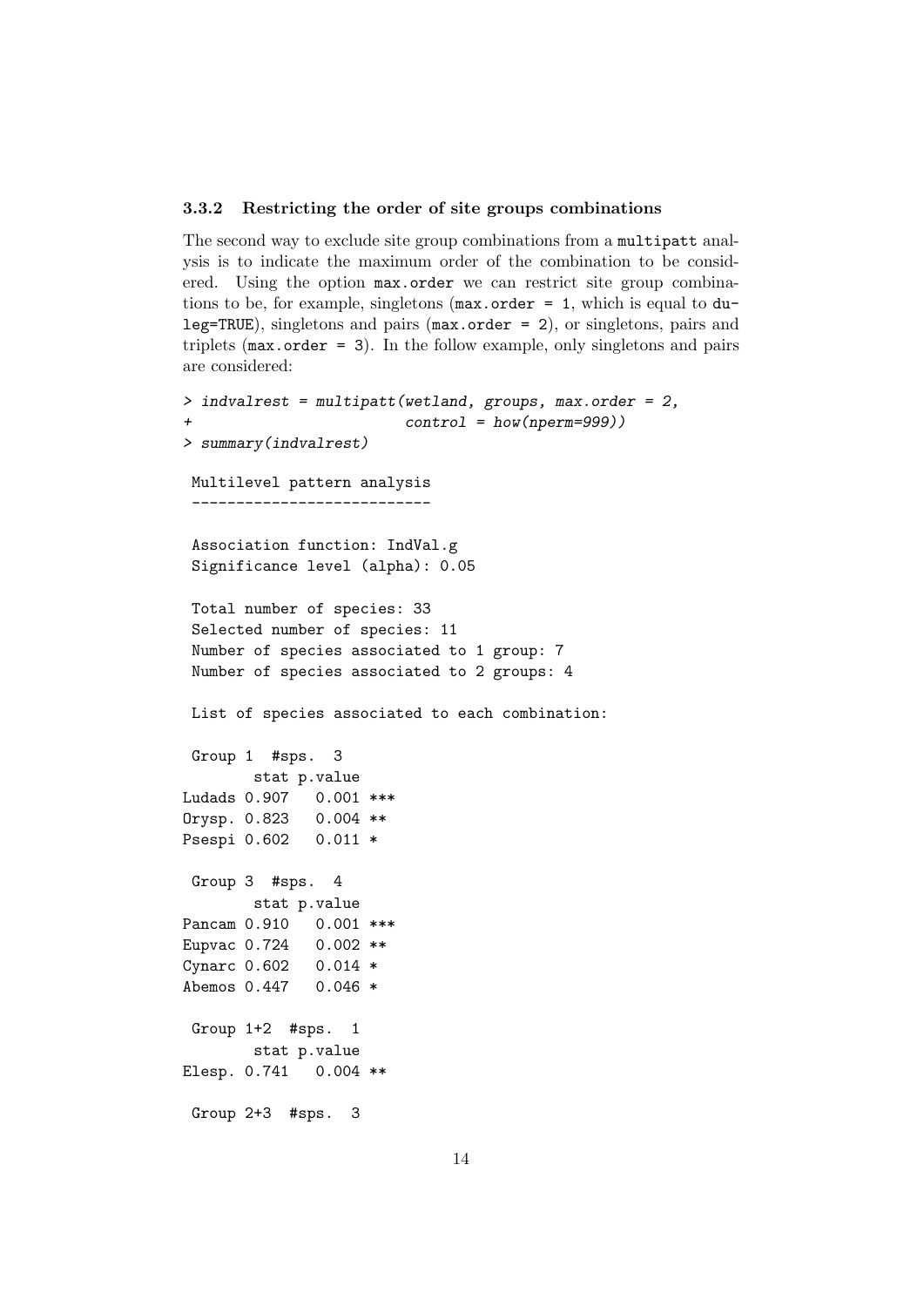```
stat p.value
Melcor 0.876 0.001 ***
Phynod 0.715 0.007 **
Echell 0.651 0.021 *
---
Signif. codes: 0 '***' 0.001 '**' 0.01 '*' 0.05 '.' 0.1 ' ' 1
```
In this case the output looks like a the output of an unrestricted multipatt execution, because the only combination that is excluded is the set of all sites, which cannot be tested for significance and thus never appears in the summary.

#### 3.3.3 Specifying the site groups combinations to be considered

There is a third, more flexible, way of restricting site group combinations. The input parameter vector restcomb allows specifying the combinations of site groups that are permitted in multipatt. In order to learn how to use parameter restcomb, we must first understand that inside multipatt site groups and site group combinations are referred to with integers. Site group combinations are numbered starting with single groups and then increasing the order of combinations. For example, if there are three site groups, the first three integers 1 to 3 identify those groups. Then, 4 identifies the combination of Group 1 and Group 2, 5 identifies the combination of Group 1 and Group 3, and 6 identifies the combination of Group 2 and Group 3. Finally, 7 identifies the combination of all three groups.

The numbers composing the vector passed to restcomb indicate the site groups and site group combinations that we want multipatt to considered as valid options. For example, if we do not want to consider the combination of Group 1 and Group 2, we will exclude combination 4 from vector restcomb:

```
> indvalrest = multipatt(wetland, groups, restcomb = c(1,2,3,5,6),
+ control = how(nperm=999))
> summary(indvalrest)
Multilevel pattern analysis
   ---------------------------
 Association function: IndVal.g
 Significance level (alpha): 0.05
 Total number of species: 33
 Selected number of species: 10
 Number of species associated to 1 group: 7
 Number of species associated to 2 groups: 3
```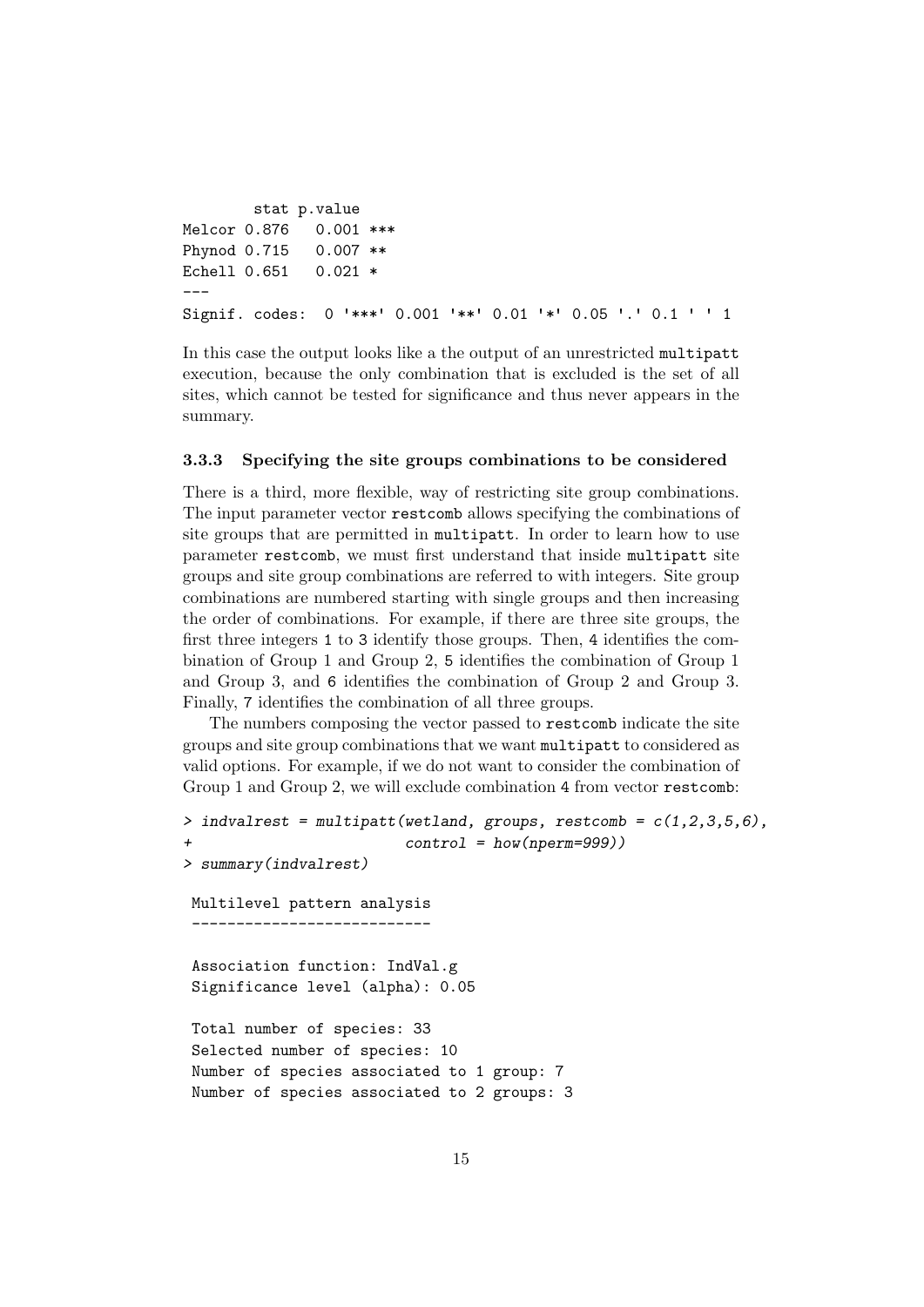```
List of species associated to each combination:
Group 1 #sps. 3
       stat p.value
Ludads 0.907 0.001 ***
Orysp. 0.823 0.002 **
Psespi 0.602 0.022 *
Group 3 #sps. 4
       stat p.value
Pancam 0.910 0.001 ***
Eupvac 0.724 0.002 **
Cynarc 0.602 0.007 **
Abemos 0.447 0.041 *
Group 2+3 #sps. 3
       stat p.value
Melcor 0.876 0.001 ***
Phynod 0.715 0.006 **
Echell 0.651 0.015 *
---
Signif. codes: 0 '***' 0.001 '**' 0.01 '*' 0.05 '.' 0.1 ' ' 1
```
If we compare these last results with those including all possible site group combinations, we will realize that species 'Elesp.' was formerly an indicator of Group 1 and Group 2, and now it does not appear in the list of indicator species. If fact, if we examine the results more closely we see that the highest IndVal for 'Elesp' is achieved for group 1, but this relationship is not significant:

```
> indvalrest$sign
```

|        |   |          |   | s.1 s.2 s.3 index |             | stat p.value |
|--------|---|----------|---|-------------------|-------------|--------------|
| Abefic | Ω | 1        | Ω |                   | 2 0.2672612 | 0.582        |
| Merhed | Ω | 0        | 1 |                   | 3 0.4019185 | 0.201        |
| Alyvag | Ω | 1        | 0 |                   | 2 0.3347953 | 0.399        |
| Pancam | Ω | 0        | 1 |                   | 3 0.9098495 | 0.001        |
| Abemos | 0 | 0        | 1 |                   | 3 0.4472136 | 0.041        |
| Melcor | 0 | 1        | 1 |                   | 5 0.8757059 | 0.001        |
| Ludoct | 0 | 0        | 1 |                   | 3 0.3162278 | 0.226        |
| Eupvac | 0 | 0        | 1 |                   | 3 0.7236825 | 0.002        |
| Echpas | Ω | 1        | 1 |                   | 5 0.5842649 | 0.196        |
| Passcr | Ω | $\Omega$ | 1 |                   | 3 0.3162278 | 0.244        |
| Poa2   | 0 | 1        | Ω |                   | 2 0.2672612 | 0.567        |
| Carhal | 1 | ი        | ი |                   | 0.3313667   | 0.730        |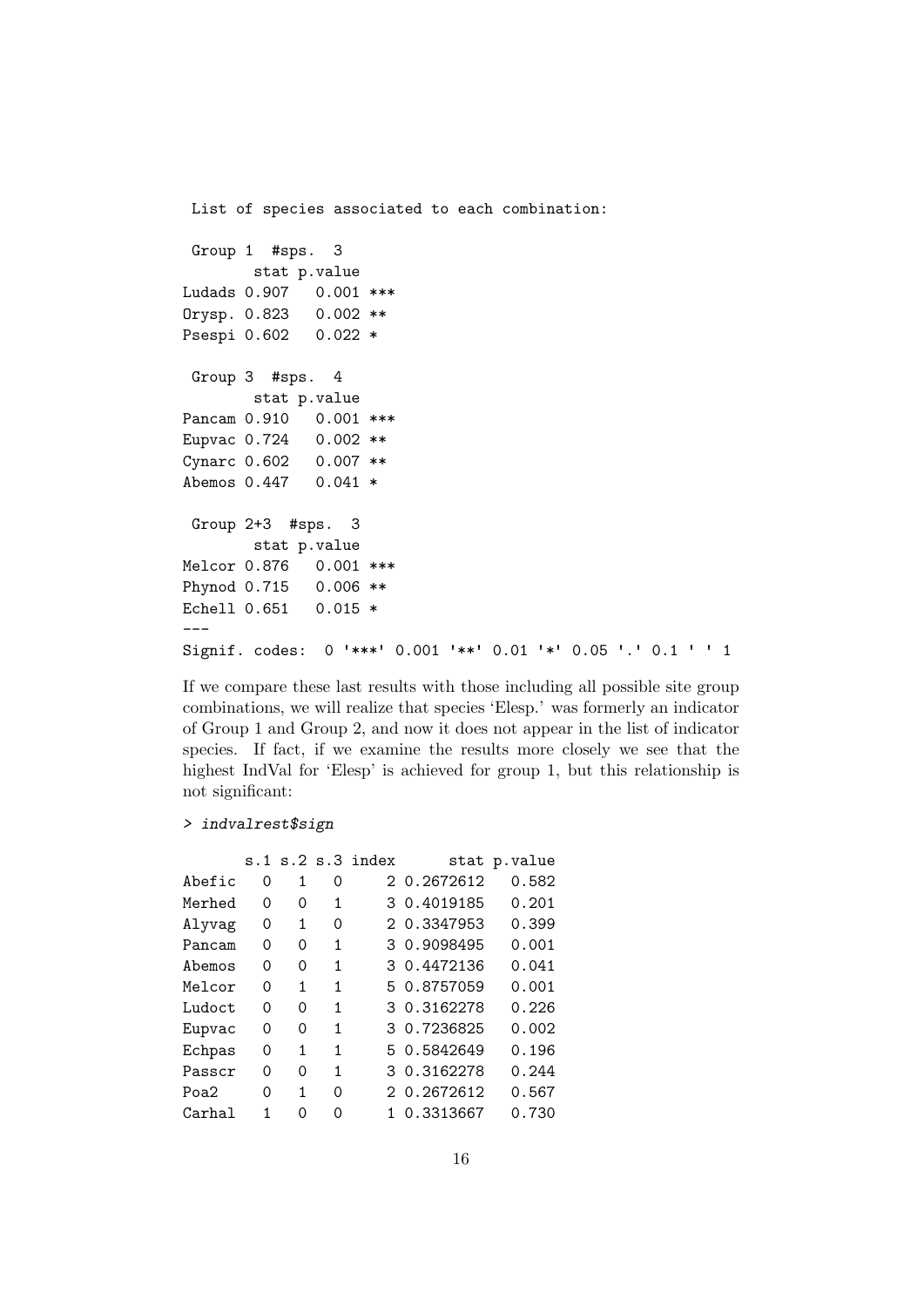| Dendio        | 0            | 0            | 1            | 3                 | 0.3162278 | 0.267 |
|---------------|--------------|--------------|--------------|-------------------|-----------|-------|
| Casobt        | 1            | 0            | 0            | 1                 | 0.2425356 | 1.000 |
| Aesind        | 0            | $\mathbf{1}$ | 0            | 2                 | 0.4447093 | 0.227 |
| Cyprot        | 0            | 1            | 1            | 5                 | 0.5000000 | 0.072 |
| Ipocop        | 0            | 1            | 1            | 5                 | 0.3535534 | 0.325 |
| Cynarc        | 0            | 0            | $\mathbf{1}$ | 3                 | 0.6017217 | 0.007 |
| Walind        | 1            | 0            | 1            | 4                 | 0.4406873 | 0.677 |
| Sessp.        | 0            | 1            | 1            | 5                 | 0.5901665 | 0.713 |
| Phynod        | 0            | $\mathbf{1}$ | 1            | 5                 | 0.7145356 | 0.006 |
| <b>Echell</b> | 0            | $\mathbf{1}$ | $\mathbf{1}$ | 5                 | 0.6509834 | 0.015 |
| Helind        | 0            | $\mathbf{1}$ | $\mathbf{1}$ | 5                 | 0.5720540 | 0.850 |
| Ipoaqu        | 1            | 0            | 1            | 4                 | 0.4053049 | 0.905 |
| Orysp.        | 1            | 0            | 0            | 1                 | 0.8229074 | 0.002 |
| Elesp.        | 1            | 0            | $\Omega$     | 1                 | 0.5534178 | 0.665 |
| Psespi        | $\mathbf{1}$ | 0            | 0            | 1                 | 0.6023402 | 0.022 |
| Ludads        | 1            | 0            | 0            | 1                 | 0.9074852 | 0.001 |
| Polatt        | 1            | 0            | Ω            | 1                 | 0.4200840 | 0.155 |
| Poa1          | 0            | 1            | 0            | $\mathcal{D}_{1}$ | 0.2672612 | 0.564 |
| Helcri        | 0            | 1            | $\Omega$     | 2                 | 0.2672612 | 0.564 |
| Physp.        | 0            | 0            | $\mathbf{1}$ | 3                 | 0.3162278 | 0.256 |
| Goopur        | 0            | 0            | $\mathbf{1}$ | 3                 | 0.3162278 | 0.256 |

Restricting site group combinations is also possible with the phi and point biserial coefficients.

# 4 Additional functions to estimate and test the association between species and groups of sites

Although multipatt is a user-friendly function for indicator species analysis, other functions are also useful to study the association between species and site groups.

# 4.1 The function strassoc

Function strassoc allows calculating a broad hand of association indices, described in De Cáceres and Legendre [2009]. For example, we can focus on the 'A' component of IndVal:

```
> prefstat = strassoc(wetland, cluster=groups, func="A.g")
> round(head(prefstat),3)
          1 2 3
Abefic 0.000 1.000 0.000
Merhed 0.000 0.192 0.808
```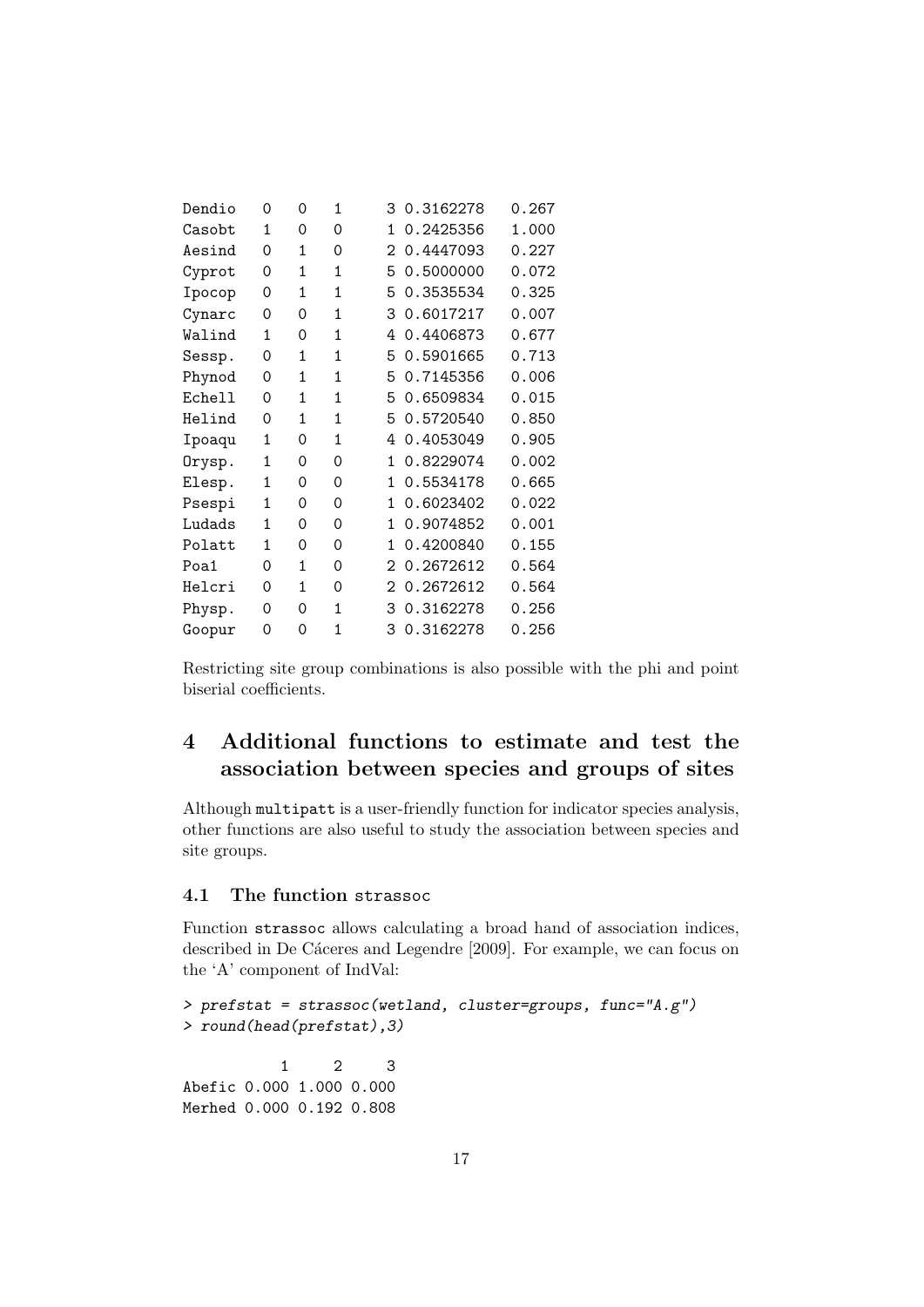Alyvag 0.215 0.785 0.000 Pancam 0.024 0.148 0.828 Abemos 0.000 0.000 1.000 Melcor 0.124 0.330 0.546

A feature of strassoc that is lacking in multipatt is the possibility to obtain confidence interval limits by bootstrapping. In this case, the function returns a list with three elements: 'stat', 'lowerCI' and 'upperCI'

```
> prefstat = strassoc(wetland, cluster=groups, func="A.g",
                     nboot.ci = 199)> round(head(prefstat$lowerCI),3)
          1 2 3
Abefic 0.00 0.000 0.000
Merhed 0.00 0.000 0.000
Alyvag 0.00 0.000 0.000
Pancam 0.00 0.042 0.667
Abemos 0.00 0.000 0.000
Melcor 0.05 0.246 0.462
> round(head(prefstat$upperCI),3)
           1 2 3
Abefic 0.000 1.000 0.000
Merhed 0.000 1.000 1.000
Alyvag 1.000 1.000 0.000
Pancam 0.074 0.278 0.939
Abemos 0.000 0.000 1.000
Melcor 0.200 0.407 0.643
```
For example, the 95% confidence interval for the 'A' component of the association between 'Pancam' and Group 3 is  $[0.667, 0.939]$ .

# 4.2 The function signassoc

As we explained before, multipatt statistically tests the association between the species and its more strongly associated site group (or site group combination). By contrast, signassoc allows one to test the association between the species and each group of sites, regardless of whether the association value was the highest or not. Moreover, the function allows one to test both one-sided and two-sided hypotheses. For example, the following line tests whether the frequency of the species in each site group is higher or lower than random: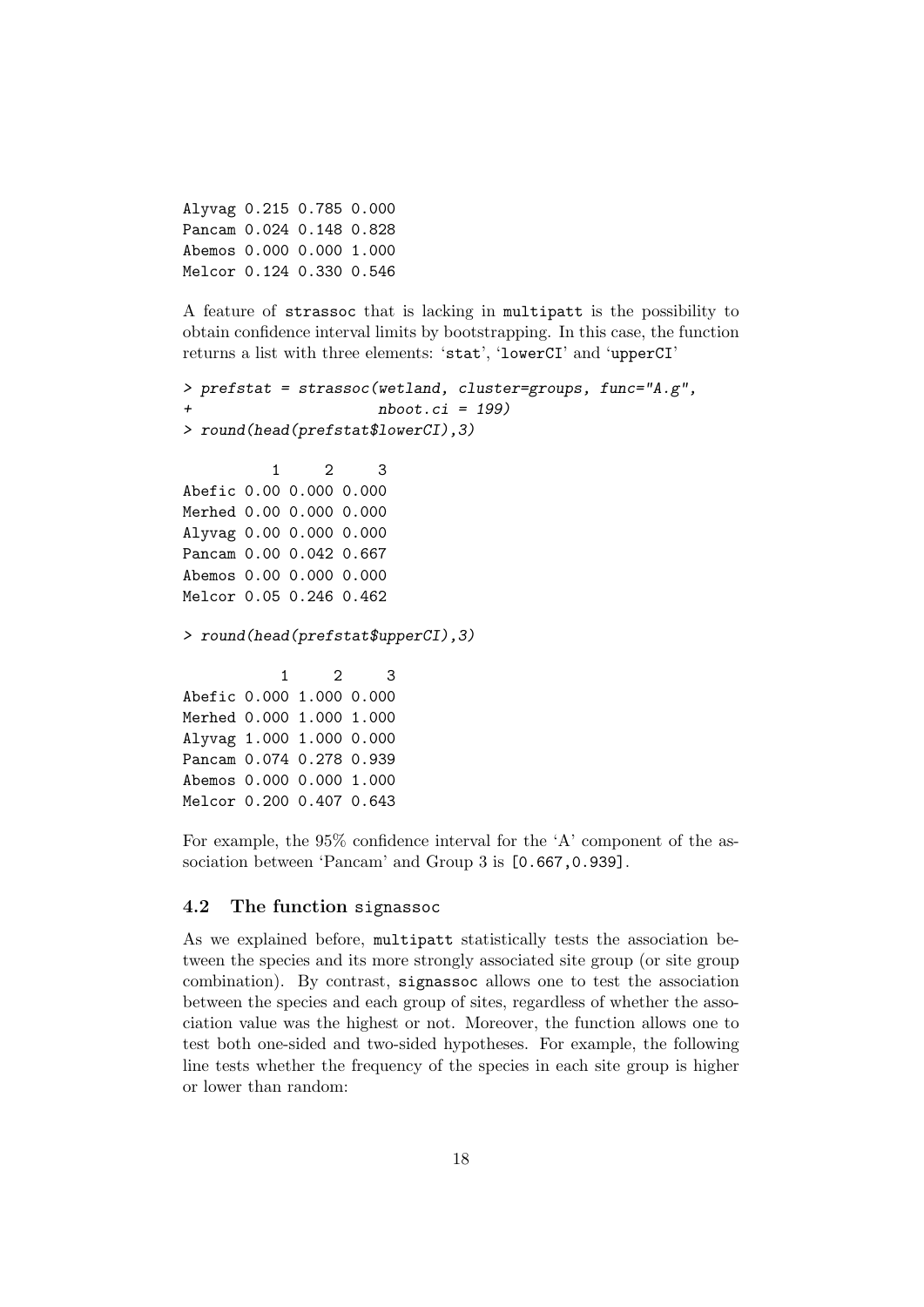```
> prefsign = signassoc(wetland, cluster=groups, alternative = "two.sided",
                     control = how(nperm=199))
> head(prefsign)
         1 2 3 best psidak
Abefic 1.00 0.63 1.00 2 0.949347
Merhed 0.37 0.54 0.21 3 0.506961
Alyvag 0.79 0.25 1.00 2 0.578125
Pancam 0.01 0.14 0.01 1 0.029701
Abemos 0.72 0.82 0.13 3 0.341497
Melcor 0.01 0.95 0.01 1 0.029701
```
The last columns of the results indicate the group for which the p-value was the lowest, and the p-value corrected for multiple testing using the Sidak method.

# 5 Determining how well target site groups are covered by indicators

Besides knowing what species can be useful indicators of site groups (or site group combinations), it is sometimes useful to know the proportion of sites of a given site group where one or another indicator is found. We call this quantity coverage of the site group. Determining the coverage of site groups can be useful for habitat or vegetation types encompassing a broad geographic area [De Cáceres et al., 2012], because there may exist some areas where none of the valid indicators can be found.

## 5.1 The function coverage

The coverage can be calculated for all the site groups of a multipatt object using the function coverage:

```
> coverage(wetland, indvalori)
1 2 3
1 1 1
```
Note that to obtain the coverage we need to input both the community data set and the object of class multipatt. In this case the coverage was complete (i.e. 100%) for site groups '1' and '3'. In contrast, group '2' has a lower coverage because only one species, 'Phynod', can be considered indicator of the site group, and this species does not always occur in sites of the group.

The coverage of site groups depends on how many and which indicators are considered as valid. Statistical significance (i.e., alpha) determined in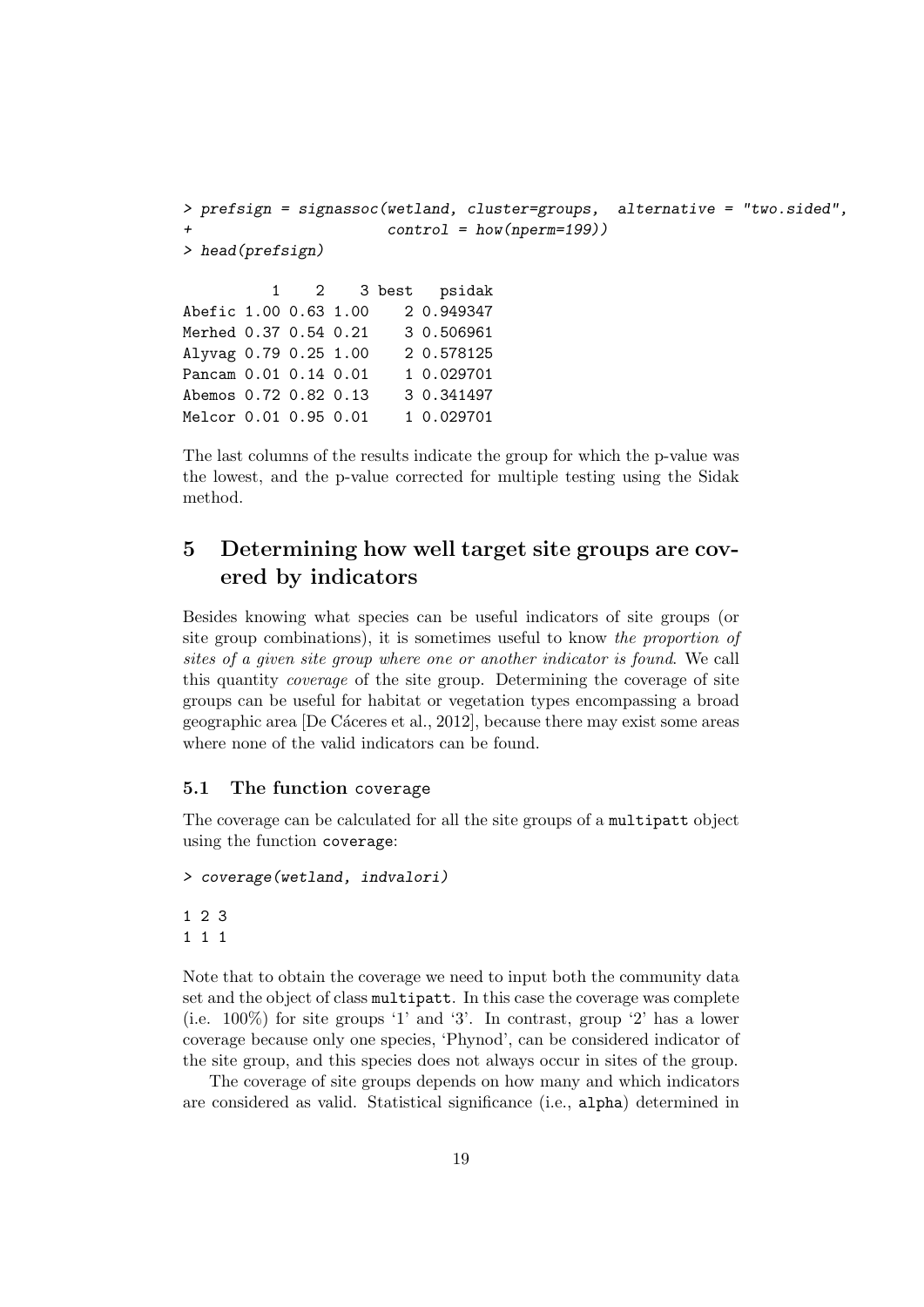multipatt can be used to determine what indicators are valid, but we can add more requirements to the validity of indicator species by specifying additional parameters to the function coverage. For example, if we want to know the coverage of our site groups with indicators that are significant and whose 'A' value is equal or higher than 0.8, we can use:

```
> coverage(wetland, indvalori, At = 0.8, alpha = 0.05)
      1 2 3
```
0.8235294 0.0000000 1.0000000

Note that, after adding this extra requirement, group '2' has 0% coverage and the coverage of group '1' has also decreased.

# 5.2 The function plotcoverage

It is possible to know how the coverage changes with 'A' threshold used to select good indicators. This is obtained by drawing the coverage values corresponding to different threshold values. This is what the plotcoverage function does for us:

```
> plotcoverage(x=wetland, y=indvalori, group="1", lty=1)
> plotcoverage(x=wetland, y=indvalori, group="2", lty=2, col="blue", add=TRUE)
> plotcoverage(x=wetland, y=indvalori, group="3", lty=3, col="red", add=TRUE)
> legend(x = 0.01, y=20,
+ legend=c("group 1","group 2", "group 3"),
+ lty=c(1,2,3), col=c("black","blue","red"), bty="n")
```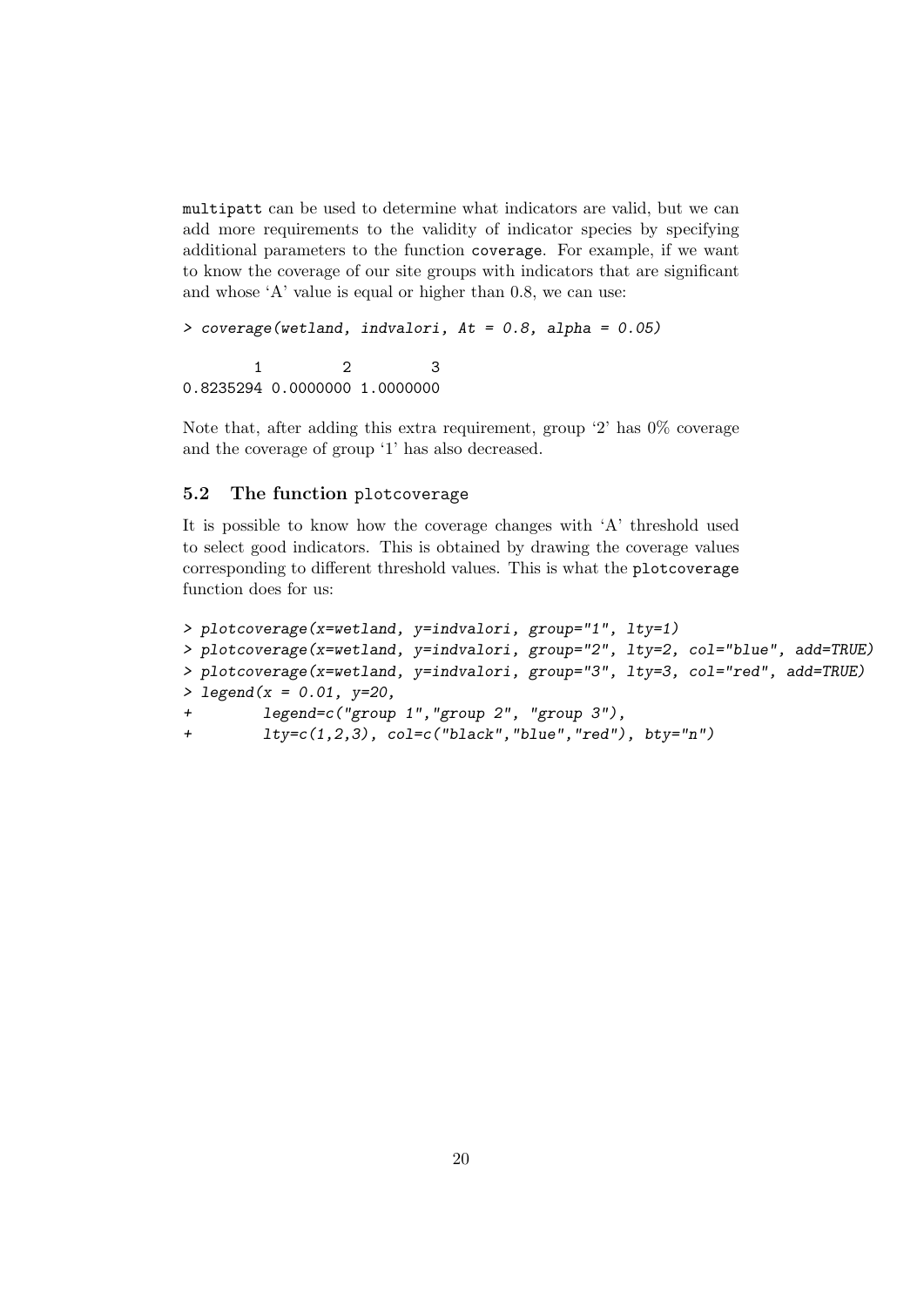

As you can see in the example, function plotcoverage has to be called for one group at a time. However, several plots can be drawn one onto the other using the option add=TRUE.

# 6 Species combinations as indicators of site groups

Ecological indicators can be of many kinds. De Cáceres et al. [2012] recently explored the indicator value of combinations of species instead of just considering individual species. The rationale behind this approach is that two or three species, when found together, bear more ecological information than a single one.

## 6.1 Generating species combinations

The association between species combinations and groups of sites is studied in the same way as for individual species. However, instead of analyzing a site-by-species matrix, we need a matrix with as many rows as there are sites and as many columns as there are species combinations. We can obtain that matrix using the function combinespecies:

```
> wetcomb = combinespecies(wetland, max.order = 2)$XC
> dim(wetcomb)
```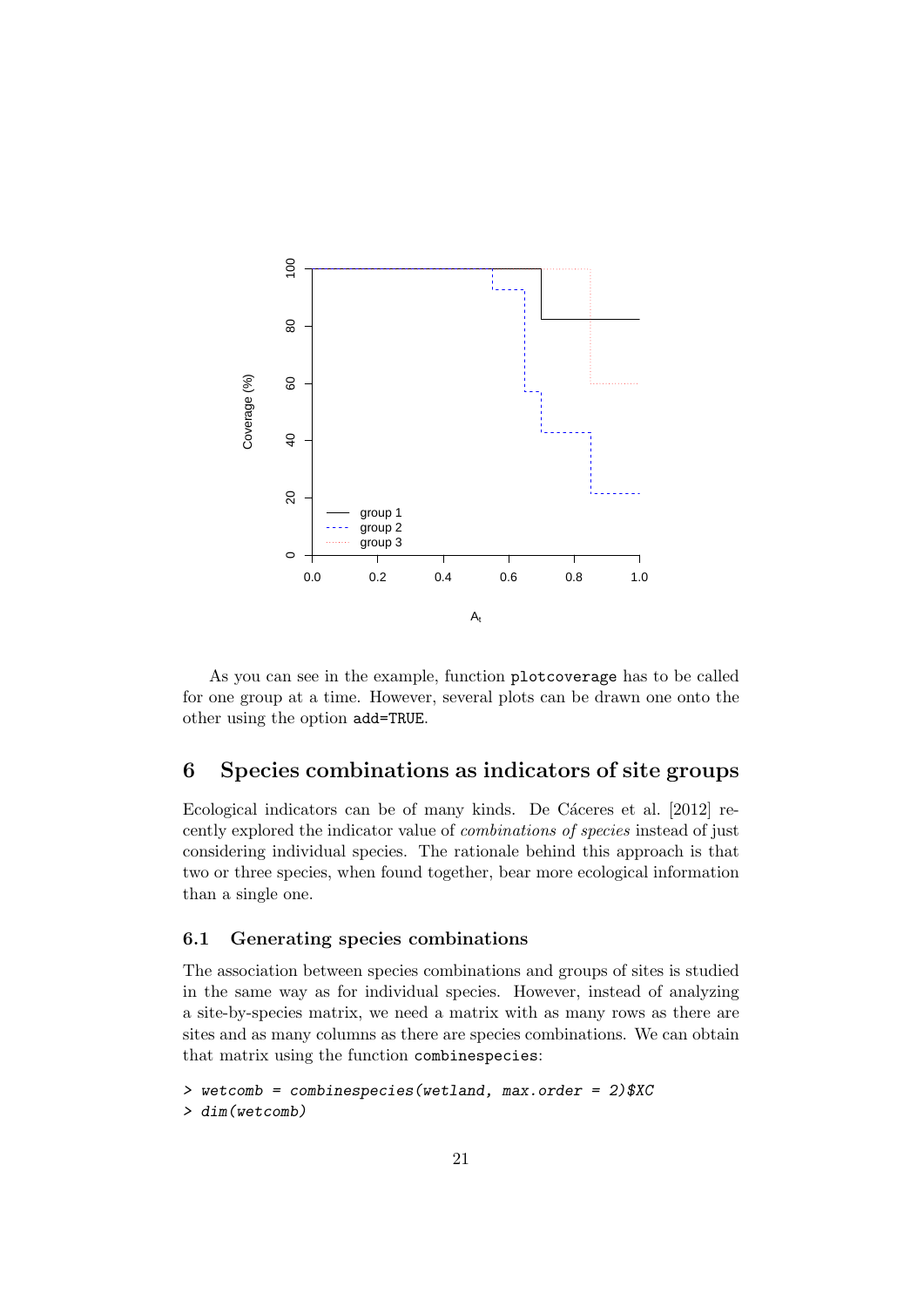#### [1] 41 286

The resulting data frame has the same number of sites (i.e. 41) but as many columns as species combinations (in this case 286 columns). Each element of the data frame contains an abundance value, which is the minimum abundance value among all the species forming the combination, for the corresponding site. In our example, we used  $max.order = 2$  to limit the order of combinations. Therefore, only pairs of species were considered. Once we have this new data set, we can use it in multipatt:

```
> indvalspcomb = multipatt(wetcomb, groups, duleg = TRUE,
+ control = how(nperm=999))
> summary(indvalspcomb, indvalcomp = TRUE)
Multilevel pattern analysis
 ---------------------------
Association function: IndVal.g
Significance level (alpha): 0.05
Total number of species: 286
Selected number of species: 42
Number of species associated to 1 group: 42
Number of species associated to 2 groups: 0
List of species associated to each combination:
Group 1 #sps. 14
                  A B stat p.value
Orysp.+Ludads 1.0000 0.8235 0.907 0.001 ***
Ludads 1.0000 0.8235 0.907 0.001 ***
Orysp. 0.6772 1.0000 0.823 0.001 ***
Sessp.+Ludads 1.0000 0.4118 0.642 0.003 **
Orysp.+Psespi 1.0000 0.4118 0.642 0.007 **
Elesp.+Ludads 1.0000 0.4118 0.642 0.006 **
Psespi+Ludads 1.0000 0.4118 0.642 0.005 **
Orysp.+Elesp. 0.7424 0.5294 0.627 0.017 *
Sessp.+Orysp. 0.9081 0.4118 0.611 0.012 *
Psespi 0.8811 0.4118 0.602 0.013 *
Helind+Ludads 1.0000 0.3529 0.594 0.006 **
Walind+Orysp. 1.0000 0.2941 0.542 0.020 *
Walind+Ludads 1.0000 0.2941 0.542 0.020 *
Ipoaqu+Ludads 1.0000 0.2941 0.542 0.017 *
```
Group 2 #sps. 9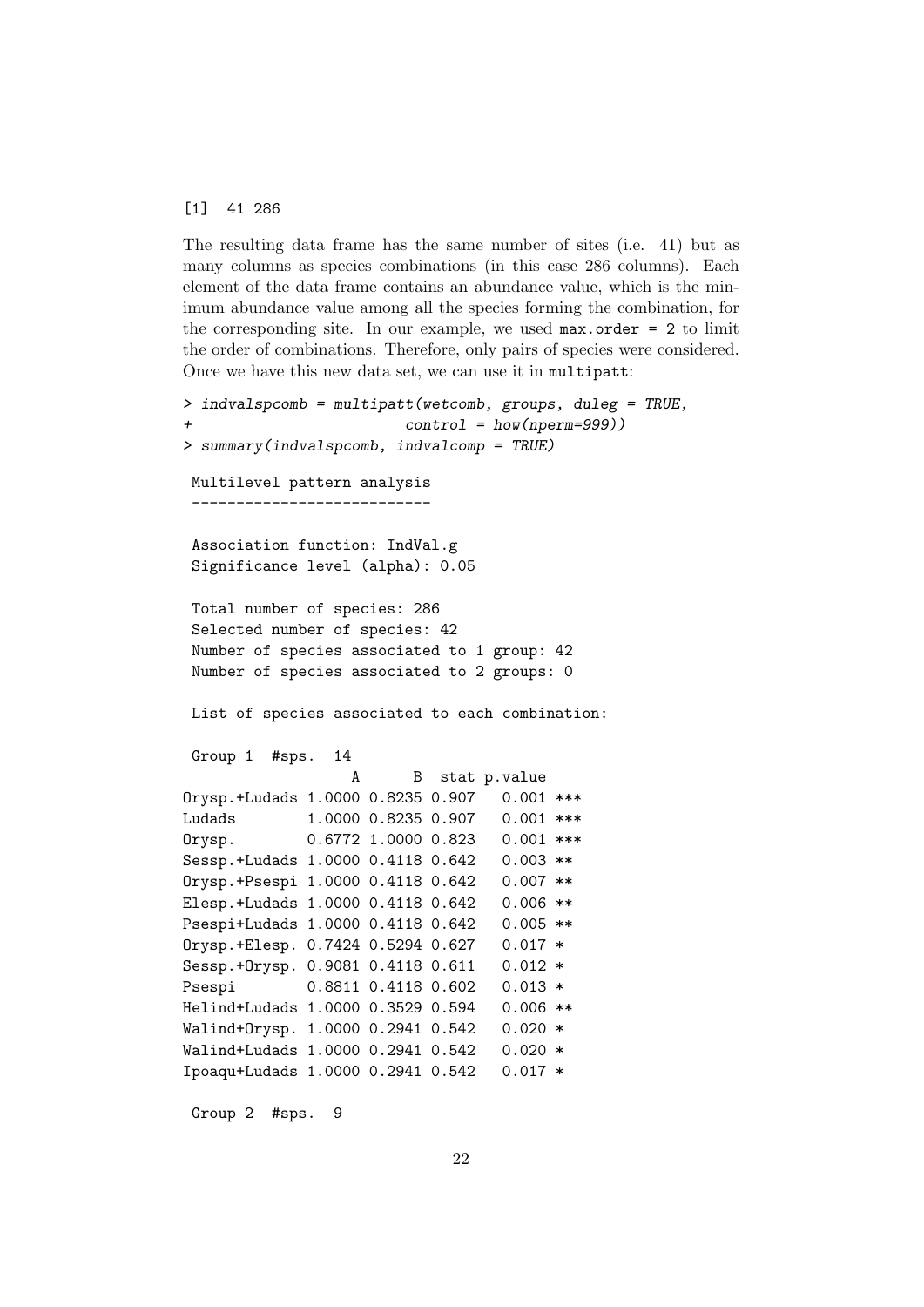A B stat p.value Phynod+Elesp. 0.9162 0.5714 0.724 0.001 \*\*\* Phynod 0.6396 0.7143 0.676 0.002 \*\* Phynod+Helind 0.6922 0.6429 0.667 0.005 \*\* Helind+Elesp. 0.6861 0.5714 0.626 0.010 \*\* Phynod+Echell 0.8654 0.3571 0.556 0.032 \* Echell+Elesp. 0.8586 0.3571 0.554 0.028 \* Melcor+Elesp. 0.7083 0.4286 0.551 0.041 \* Aesind+Elesp. 1.0000 0.2857 0.535 0.011 \* Eupvac+Cyprot 1.0000 0.2143 0.463 0.038 \*

```
Group 3 #sps. 19
```
A B stat p.value Pancam 0.8278 1.0000 0.910 0.001 \*\*\* Pancam+Melcor 0.7769 1.0000 0.881 0.001 \*\*\* Pancam+Echell 1.0000 0.6000 0.775 0.001 \*\*\* Eupvac+Echell 1.0000 0.6000 0.775 0.001 \*\*\* Pancam+Eupvac 0.7455 0.8000 0.772 0.001 \*\*\* Melcor 0.5463 1.0000 0.739 0.001 \*\*\* Melcor+Eupvac 0.6648 0.8000 0.729 0.003 \*\* Eupvac 0.6546 0.8000 0.724 0.003 \*\* Pancam+Cynarc 1.0000 0.5000 0.707 0.003 \*\* Pancam+Sessp. 0.8077 0.6000 0.696 0.002 \*\* Melcor+Echell 0.7368 0.6000 0.665 0.002 \*\* Melcor+Cynarc 0.8077 0.5000 0.635 0.009 \*\* Cynarc 0.7241 0.5000 0.602 0.012 \* Melcor+Sessp. 0.5895 0.6000 0.595 0.030 \* Eupvac+Cynarc 0.8485 0.4000 0.583 0.018 \* Cynarc+Sessp. 0.7778 0.4000 0.558 0.030 \* Cynarc+Phynod 1.0000 0.3000 0.548 0.014 \* Cynarc+Echell 1.0000 0.3000 0.548 0.015 \* Cynarc+Helind 1.0000 0.2000 0.447 0.049 \* --- Signif. codes: 0 '\*\*\*' 0.001 '\*\*' 0.01 '\*' 0.05 '.' 0.1 ' ' <sup>1</sup>

The best indicators for both Group 1 and Group 3 are individual species ('Ludads' and 'Pancam'). However, Group 2 is best indicated if we find, in the same community, 'Phynod' and 'Elesp'. Note that the species forming the indicator combination do not need to be good single-species indicators themselves. In our example 'Phynod' is a good indicator of Group 2 but 'Elesp.' is not. As an aside, note that we used the option duleg=TRUE in this last example, hence excluding site group combinations, for simplicity.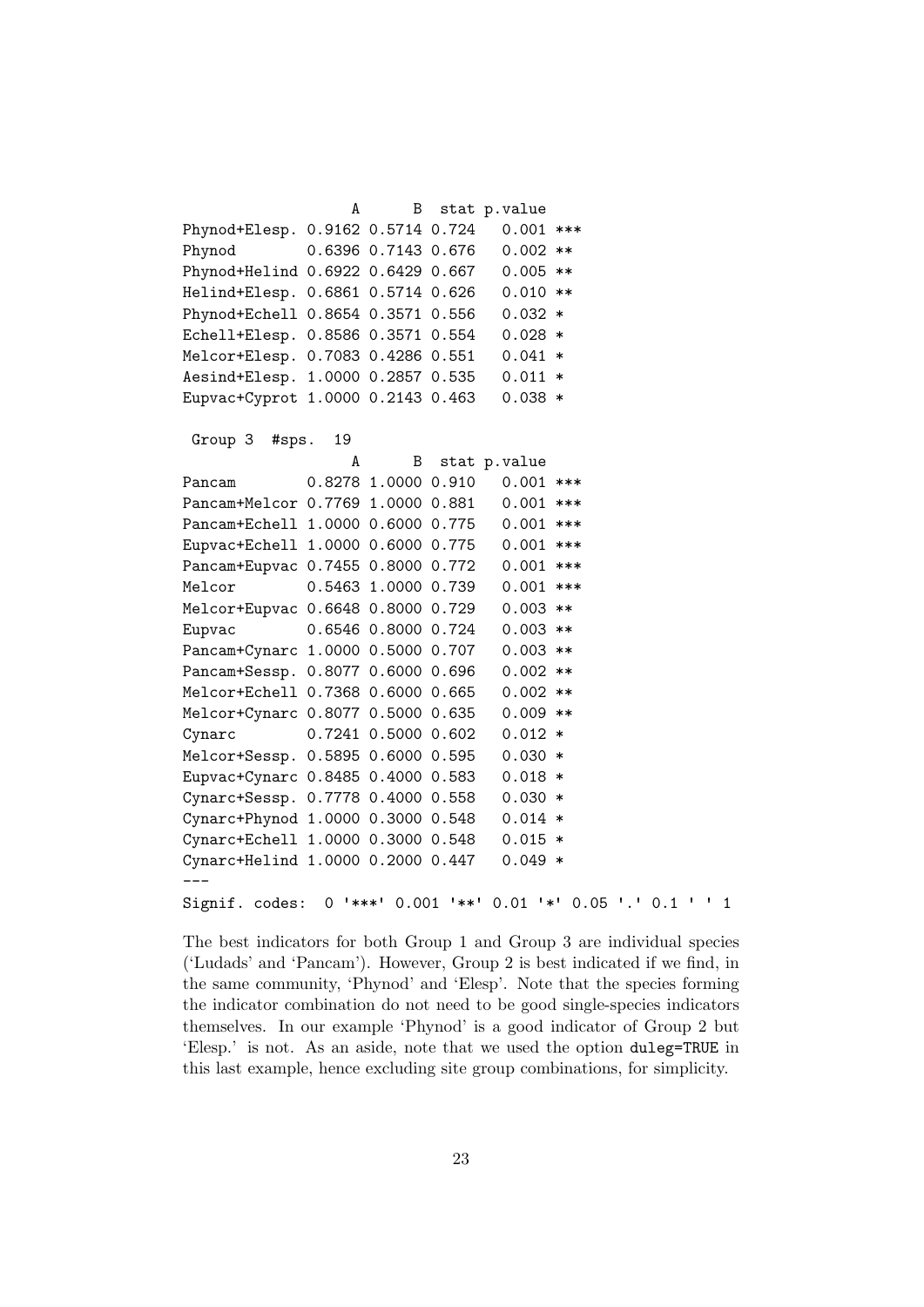## 6.2 The function indicators

In the previous example, there were many combinations of species that were significantly associated any of the site groups. There is another, more efficient, way of exploring the potential indicators for a given target site group. Say, for example, that we want to determine indicators for our Group 2, and we want to consider not only species pairs but also species trios. We can run the indicator analysis using:

```
> sc= indicators(X=wetland, cluster=groups, group=2,
+ max.order = 3, verbose=TRUE,
+ At=0.5, Bt=0.2)
Target site group: 2
Number of candidate species: 33
Number of sites: 41
Size of the site group: 14
Starting species 1 ... accepted combinations: 0
Starting species 2 ... accepted combinations: 0
Starting species 3 ... accepted combinations: 0
Starting species 4 ... accepted combinations: 3
Starting species 5 ... accepted combinations: 3
Starting species 6 ... accepted combinations: 24
Starting species 7 ... accepted combinations: 24
Starting species 8 ... accepted combinations: 27
Starting species 9 ... accepted combinations: 34
Starting species 10 ... accepted combinations: 34
Starting species 11 ... accepted combinations: 34
Starting species 12 ... accepted combinations: 34
Starting species 13 ... accepted combinations: 34
Starting species 14 ... accepted combinations: 34
Starting species 15 ... accepted combinations: 45
Starting species 16 ... accepted combinations: 49
Starting species 17 ... accepted combinations: 49
Starting species 18 ... accepted combinations: 49
Starting species 19 ... accepted combinations: 49
Starting species 20 ... accepted combinations: 53
Starting species 21 ... accepted combinations: 66
Starting species 22 ... accepted combinations: 69
Starting species 23 ... accepted combinations: 72
Starting species 24 ... accepted combinations: 73
Starting species 25 ... accepted combinations: 73
Starting species 26 ... accepted combinations: 73
Starting species 27 ... accepted combinations: 73
Starting species 28 ... accepted combinations: 73
```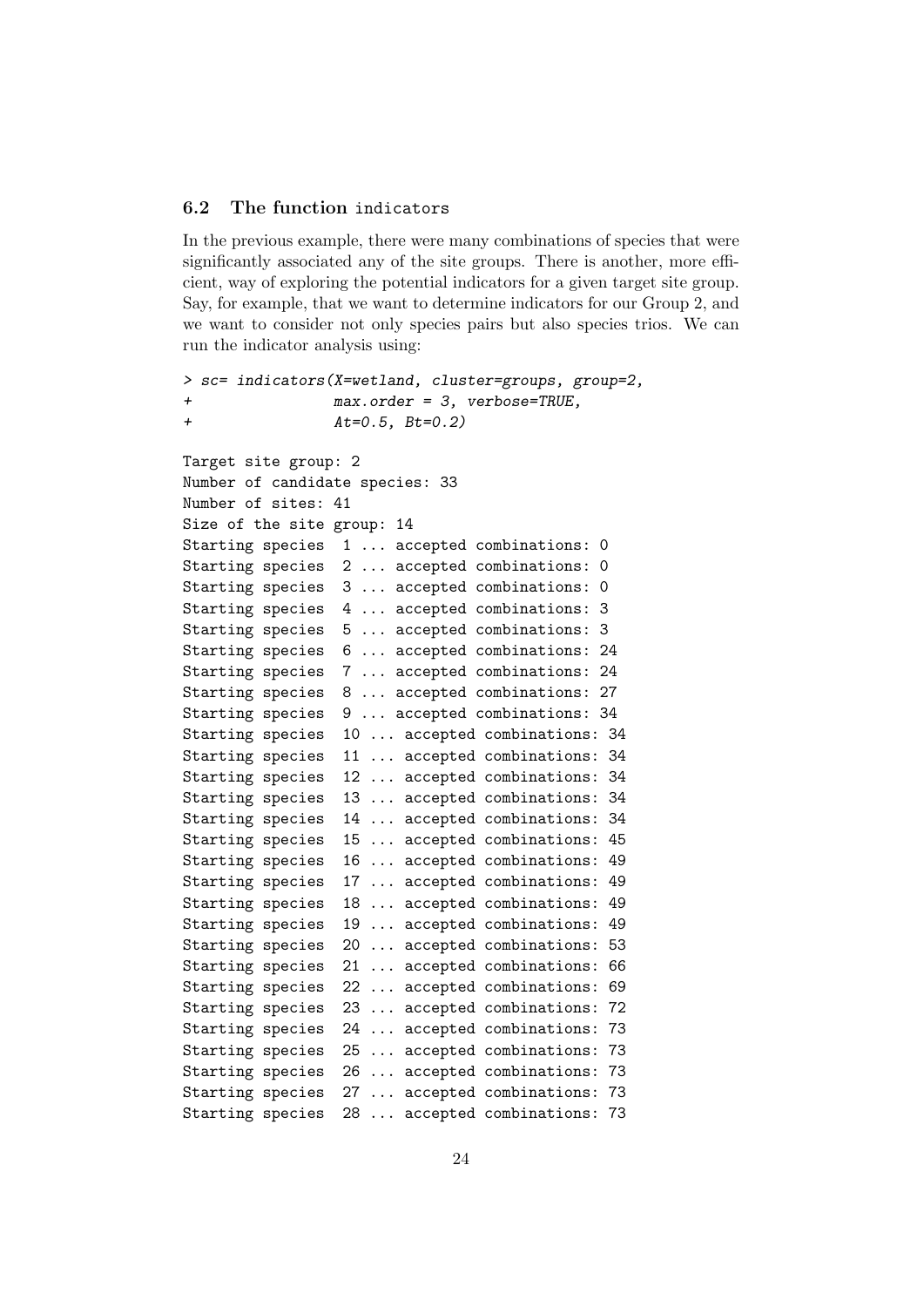```
Starting species 29 ... accepted combinations: 73
Starting species 30 ... accepted combinations: 73
Starting species 31 ... accepted combinations: 73
Starting species 32 ... accepted combinations: 73
Starting species 33 ... accepted combinations: 73
Number of valid combinations: 73
Number of remaining species: 14
Calculating statistical significance (permutational test)...
```
We can discard species combinations with low indicator values by setting thresholds for components A and B (in our example using At=0.5 and  $Bt=0.2$ ). The parameter verbose = TRUE allowed us to obtain information about the analysis process. Note that, by default, the indicators function will consider species combinations up to an order of  $5$  (i.e. max.order = TRUE). This can result in long computation times if the set of candidate species is not small. Similarly to multipatt, we can print the results of indicators for the most useful indicators, using:

 $> print(sc, sqrtIVt = 0.6)$ 

|                                                    | A | B                             | sqrtIV p.value |
|----------------------------------------------------|---|-------------------------------|----------------|
| Phynod+Helind+Elesp. 1.0000000 0.5714286 0.7559289 |   |                               | 0.005          |
| Phynod+Elesp.                                      |   | 0.9000000 0.5714286 0.7171372 | 0.005          |
| Phynod                                             |   | 0.6666667 0.7142857 0.6900656 | 0.010          |
| Phynod+Helind                                      |   | 0.7142857 0.6428571 0.6776309 | 0.010          |
| Helind+Elesp.                                      |   | 0.6428571 0.5714286 0.6060915 | 0.020          |
| Melcor+Phynod+Elesp. 0.8571429 0.4285714 0.6060915 |   |                               | 0.005          |
| Melcor+Helind+Elesp. 0.8571429 0.4285714 0.6060915 |   |                               | 0.005          |

The species combinations are listed in decreasing indicator value order. Function indicators also calculates the statistical significance of indicator combinations, by making an internal call to signassoc. In this case, we obtain that a combination of 'Phynod', 'Helind' and 'Elesp.' is even a better indicator than 'Phynod' and 'Elesp.'. Note that the 'A' and IndVal values for the pair 'Phynod' and 'Elesp.' do not exactly match those obtained before. This is because indicators uses 'IndVal' and not 'IndVal.g' as default association statistic. In contrast to multipatt, in indicators association statistics are restricted to 'IndVal' and 'IndVal.g'.

Although we did not show it here, indicators can be run with the option requesting for bootstrap confidence intervals (using option nboot.ci). This allow us to know the reliability of the indicator value estimates, which is specially important for site groups of small size  $[De Cáceres et al., 2012]$ .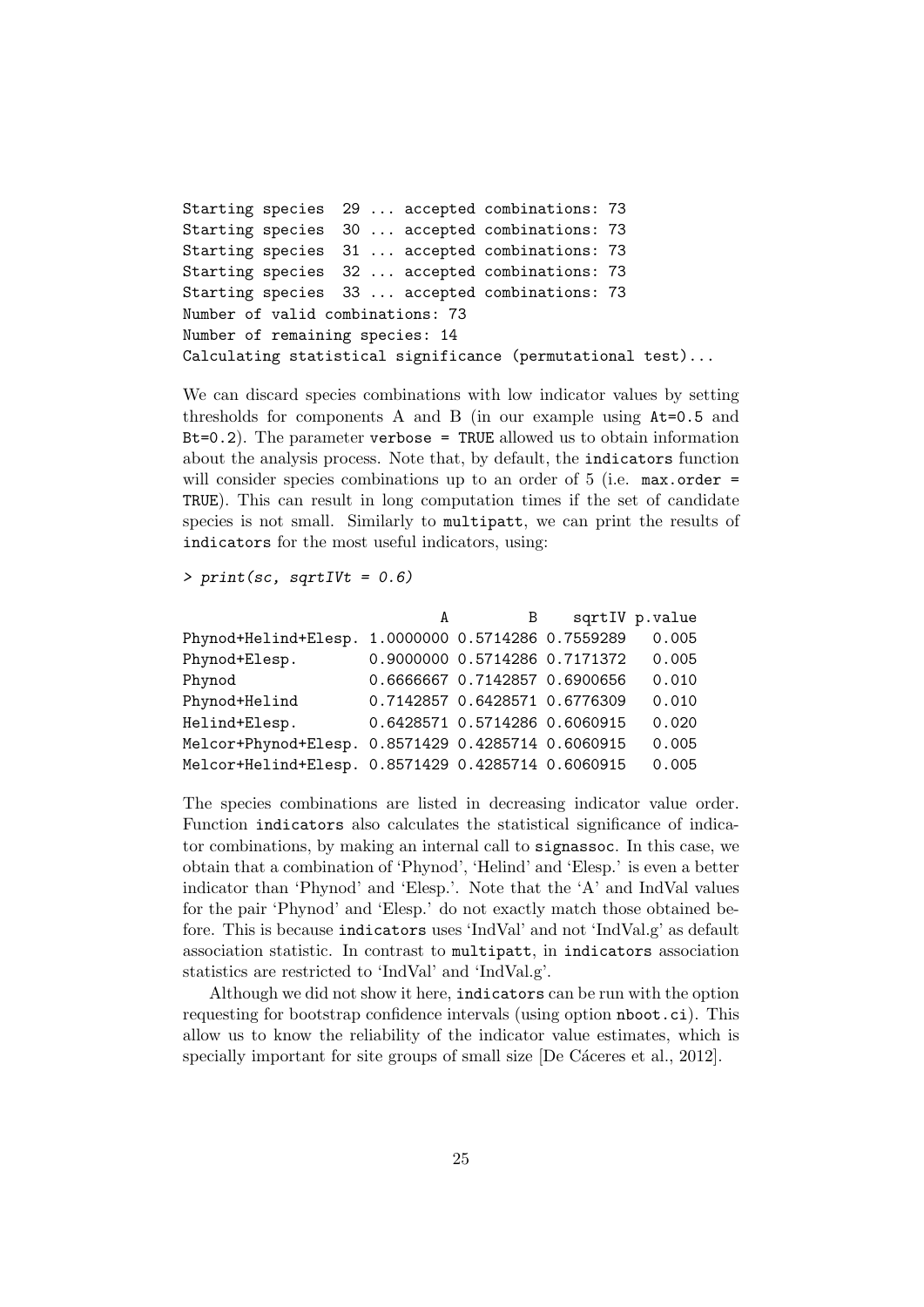## 6.3 Determining the coverage for objects of class indicators

We can determine the proportion of sites of the target site group where one or another indicator is found, using, as shown before for objects of class multipatt, the function coverage:

```
> coverage(sc)
```
[1] 1

In this case the coverage was complete (i.e. 100%). Like we did for objects of class multipatt, we can add requirements to the validity of indicators. For example:

```
> coverage(sc, At=0.8, alpha =0.05)
```

```
[1] 0.8571429
```
While we do not show here, in the case of objects of class indicators we recommend to explore the coverage using the lower boundary of confidence intervals, using option type of function coverage.

Finally, we can also plot coverage values corresponding to different thresholds:

```
> plotcoverage(sc)
> plotcoverage(sc, max.order=1, add=TRUE, lty=2, col="red")
> legend(x=0.1, y=20, legend=c("Species combinations","Species singletons"),
+ lty=c(1,2), col=c("black","red"), bty="n")
```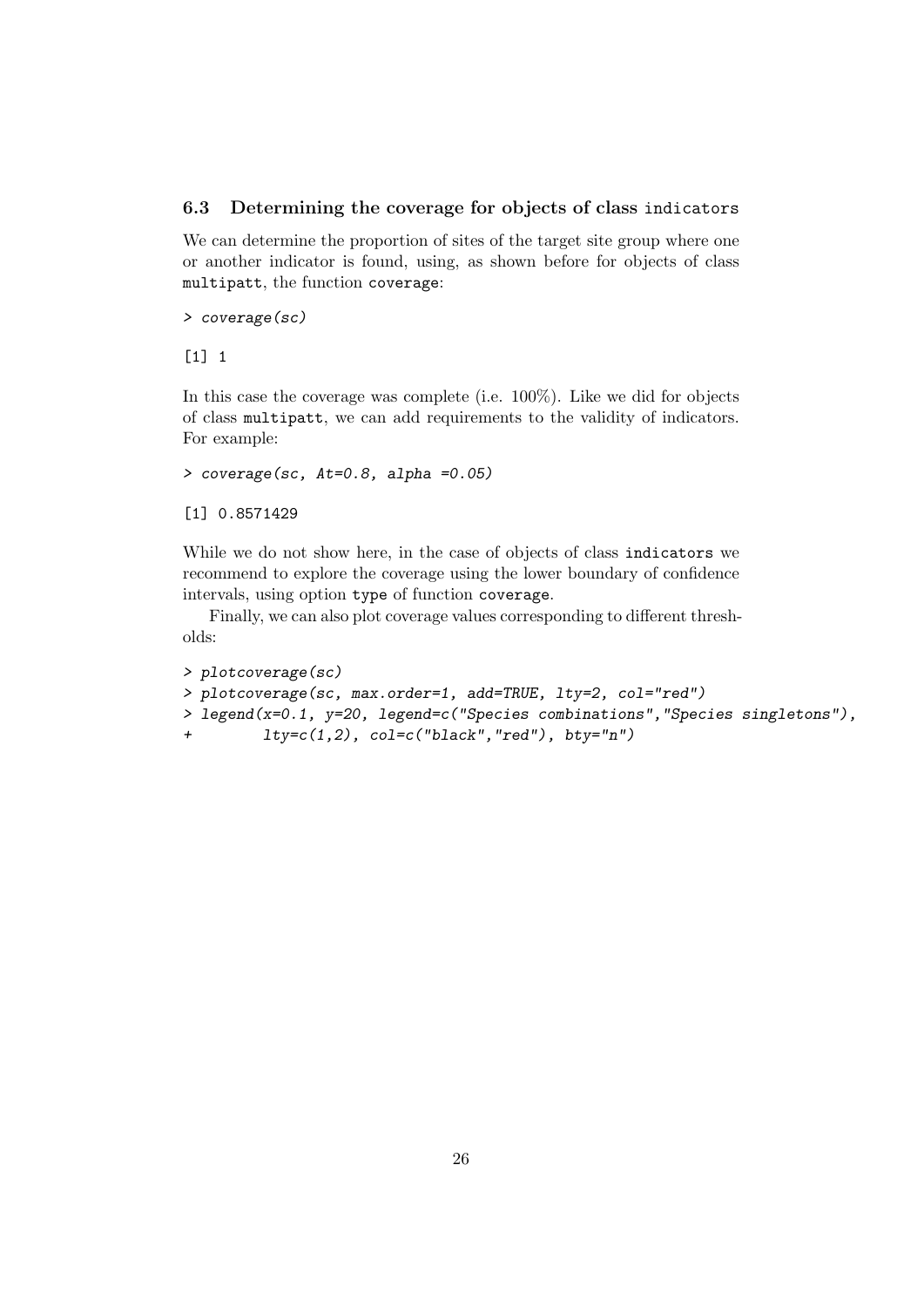

The coverage plot tells us that if we want to use a very large 'A' threshold (i.e., if we want to be very strict to select valid indicators), we won't have enough valid indicators to cover all the area of our target site group. This limitation is more severe if only single species are considered.

# 6.4 The function pruneindicators

As there may be many species combinations that could be used as indicators, the function pruneindicators helps us to reduce the possibilities. First, the function selects those indicators (species or species combinations) that are valid according to the input thresholds At, Bt and alpha. Second, the function discards those valid indicators whose occurrence patterns are nested within other valid indicators. Third, the function evaluates the coverage of the remaining set of indicators. Finally, it explores subsets of increasing number of indicators, until the same coverage as the coverage of the complete set is attained and the subset of indicators is returned.

```
> sc2=pruneindicators(sc, At=0.8, Bt=0.2, verbose=TRUE)
```

```
Coverage of initial set of 73 indicators: 100%
Coverage of valid set of 31 indicators: 92.9%
Coverage of valid set of 7 nonnested indicators: 92.9%
Checking 7 subsets of 1 indicator(s) maximum coverage: 57.1%
```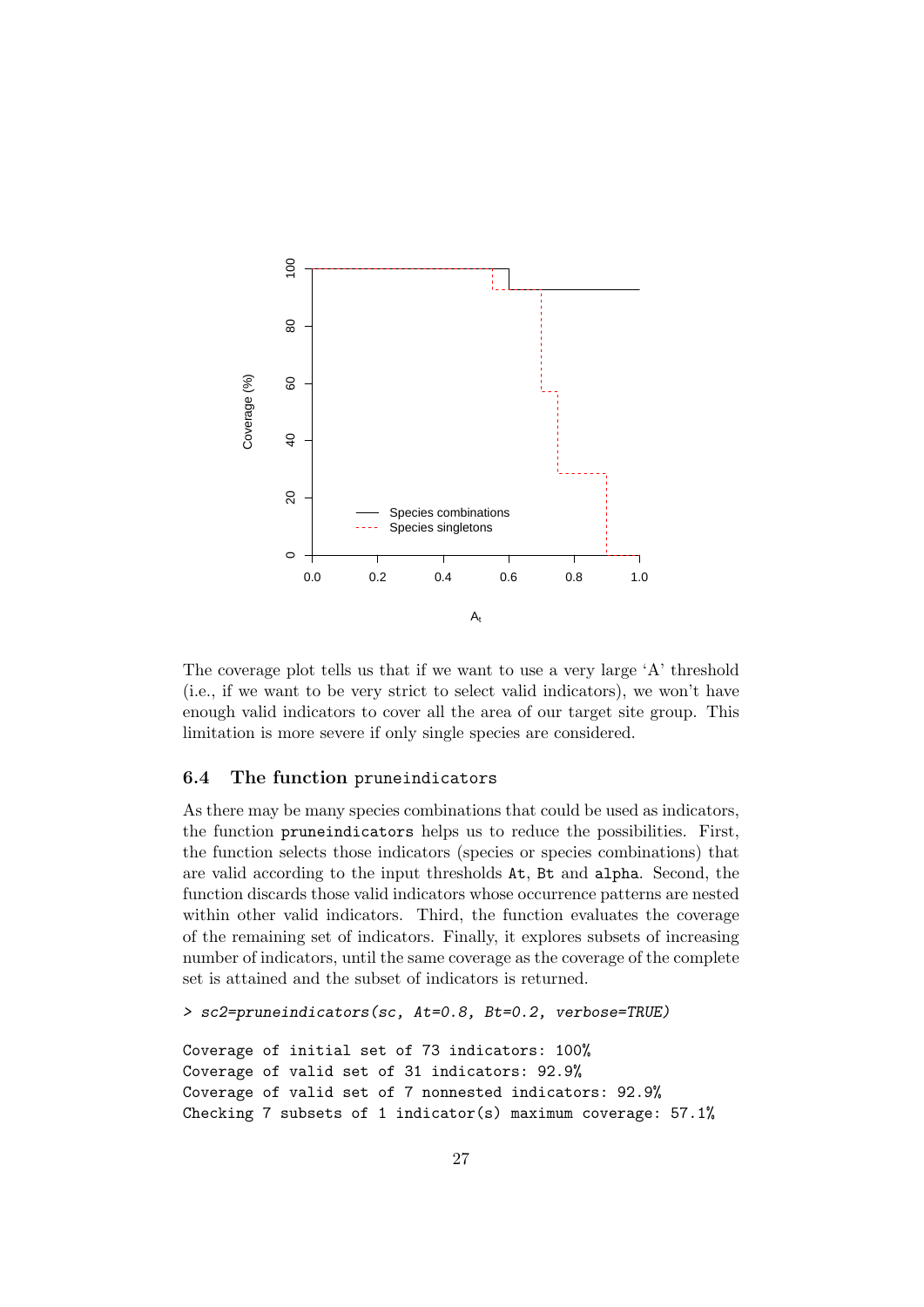Checking 21 subsets of 2 indicator(s).......... maximum coverage:  $85.7%$ Checking 35 subsets of 3 indicator(s)........ maximum coverage:  $92.9%$ Coverage of final set of 3 indicators: 92.9%

> print(sc2)

A B sqrtIV p.value Phynod+Elesp. 0.9000000 0.5714286 0.7171372 0.005 Cyprot 0.8666667 0.2857143 0.4976134 0.020 Echpas+Phynod 0.8000000 0.2857143 0.4780914 0.055

In our example, and using these thresholds, the best indicators for group '2' would be: (a) the combination of 'Phynod' and 'Elesp.'; (b) 'Cyprot' and (c) 'Echpas' and 'Phynod'. The three indicators together cover 93% of the sites belonging to the target site group.

# 6.5 The function predict.indicators

The function indicators provides a model that can be used to predict a target site group. Once a given combination of species has been found, the corresponding A value is an estimate of the probability of being in the target site group given the combination of species has been found. Therefore, the set of indicators could be used to predict the likelihood of the target site group in a new data set. The function predict.indicators has exactly this role. It takes the results of indicators and a new community data matrix as input. Given this input, the function calculates the probability of the target site group for each site. The following code exemplifies the use of predict.indicators with the same data that was used for the calibration of the indicator model (a new community data matrix should be used in normal applications):

### > p<-predict(sc2, wetland)

Of course, this will return biased estimates, as the data set used to build the model is the same as the target data set for which probabilities are desired. The same would be obtained using:

## > p<-predict(sc2)

which uses the original data set storied in the indicators object. If we want to evaluate these probability estimates in a cross-validated fashion (i.e., excluding each target site for the calculation of positive predictive values and the probability of the target site group), we can use:

#### > pcv<-predict(sc2, cv=TRUE)

We can compare the probabilities (evaluated by resubstitution and crossvalidation) with the original group memberships: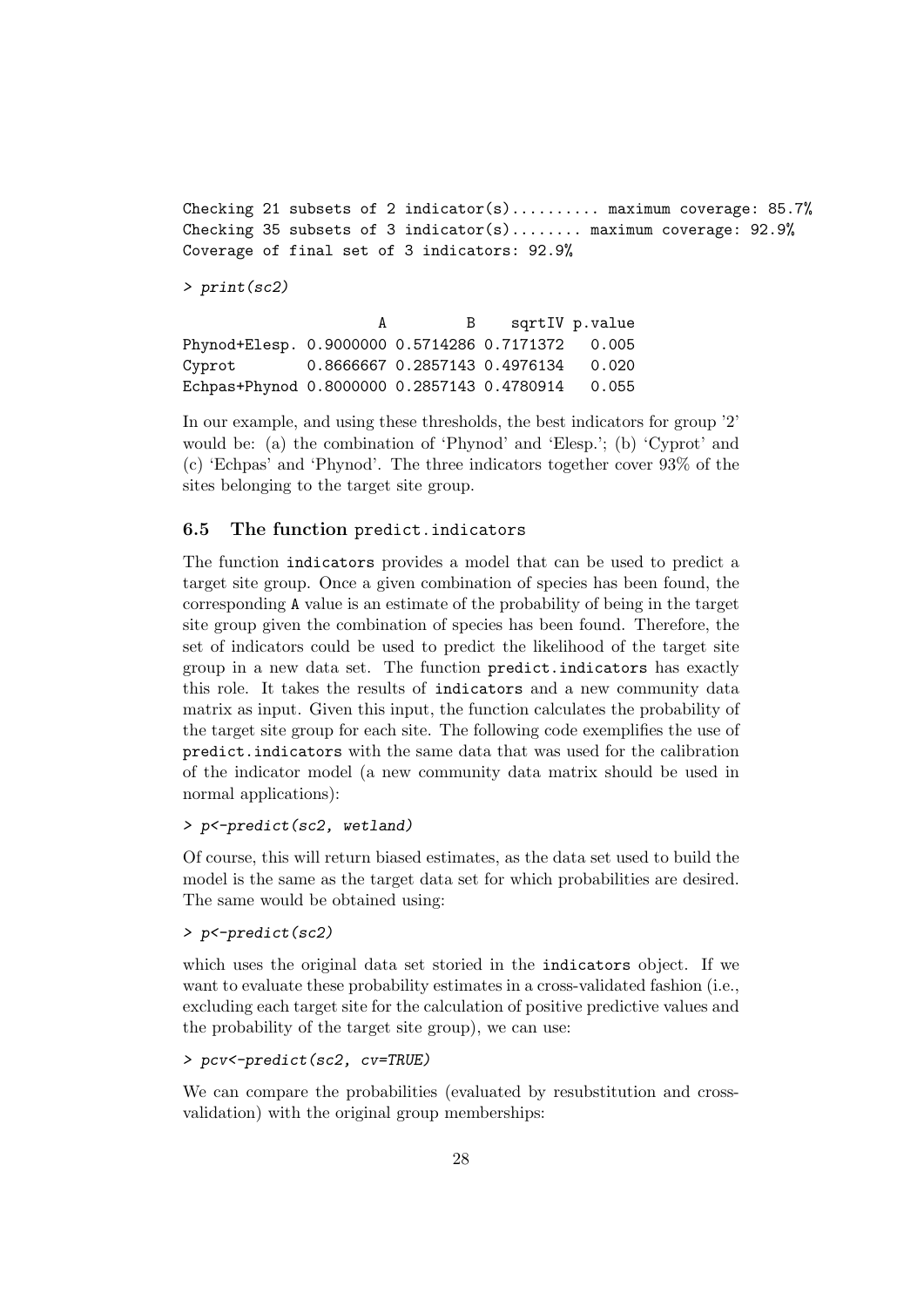> data.frame(Group2 = as.numeric(wetkm\$cluster==2), Prob = p, Prob\_CV = pcv)

|                | Group2 | Prob      | Prob_CV   |
|----------------|--------|-----------|-----------|
| 5              | 0      | 0.0000000 | 0.0000000 |
| 8              | 0      | 0.0000000 | 0.0000000 |
| 13             | 0      | 0.0000000 | 0.0000000 |
| 4              | 0      | 0.0000000 | 0.0000000 |
| 17             | 0      | 0.0000000 | 0.0000000 |
| 3              | 1      | 0.0000000 | 0.0000000 |
| 9              | 1      | 0.0000000 | 0.0000000 |
| 21             | 0      | 0.0000000 | 0.0000000 |
| 16             | 1      | 0.0000000 | 0.0000000 |
| 14             | 1      | 0.0000000 | 0.0000000 |
| $\overline{c}$ | 0      | 0.0000000 | 0.0000000 |
| 15             | 1      | 0.0000000 | 0.0000000 |
| 1              | 0      | 0.0000000 | 0.0000000 |
| 7              | 1      | 0.0000000 | 0.0000000 |
| 10             | 1      | 0.0000000 | 0.0000000 |
| 40             | 0      | 0.9000000 | 1.0000000 |
| 23             | 0      | 0.0000000 | 0.0000000 |
| 25             | 0      | 0.9000000 | 0.8888889 |
| 22             | 0      | 0.8000000 | 0.7500000 |
| 20             | 0      | 0.9000000 | 0.8888889 |
| 6              | 0      | 0.9000000 | 0.8888889 |
| 18             | 0      | 0.9000000 | 0.8888889 |
| 12             | 0      | 0.9000000 | 0.8888889 |
| 39             | 0      | 0.9000000 | 0.8888889 |
| 19             | 0      | 0.9000000 | 0.8750000 |
| 11             | 0      | 0.9000000 | 0.8888889 |
| 30             | 0      | 0.8666667 | 0.8181818 |
| 34             | 0      | 0.8666667 | 0.8333333 |
| 28             | 0      | 0.0000000 | 0.0000000 |
| 31             | 0      | 0.8666667 | 0.8461538 |
| 26             | 0      | 0.8666667 | 0.8181818 |
| 29             | 0      | 0.8666667 | 0.9285714 |
| 33             | 0      | 0.8666667 | 0.9285714 |
| 24             | 0      | 0.0000000 | 0.0000000 |
| 36             | 0      | 0.0000000 | 0.0000000 |
| 37             | 0      | 0.0000000 | 0.0000000 |
| 41             | 0      | 0.0000000 | 0.0000000 |
| 27             | 0      | 0.0000000 | 0.0000000 |
| 32             | 0      | 0.0000000 | 0.0000000 |
| 35             | 0      | 0.0000000 | 0.0000000 |
| 38             | 0      | 0.0000000 | 0.0000000 |